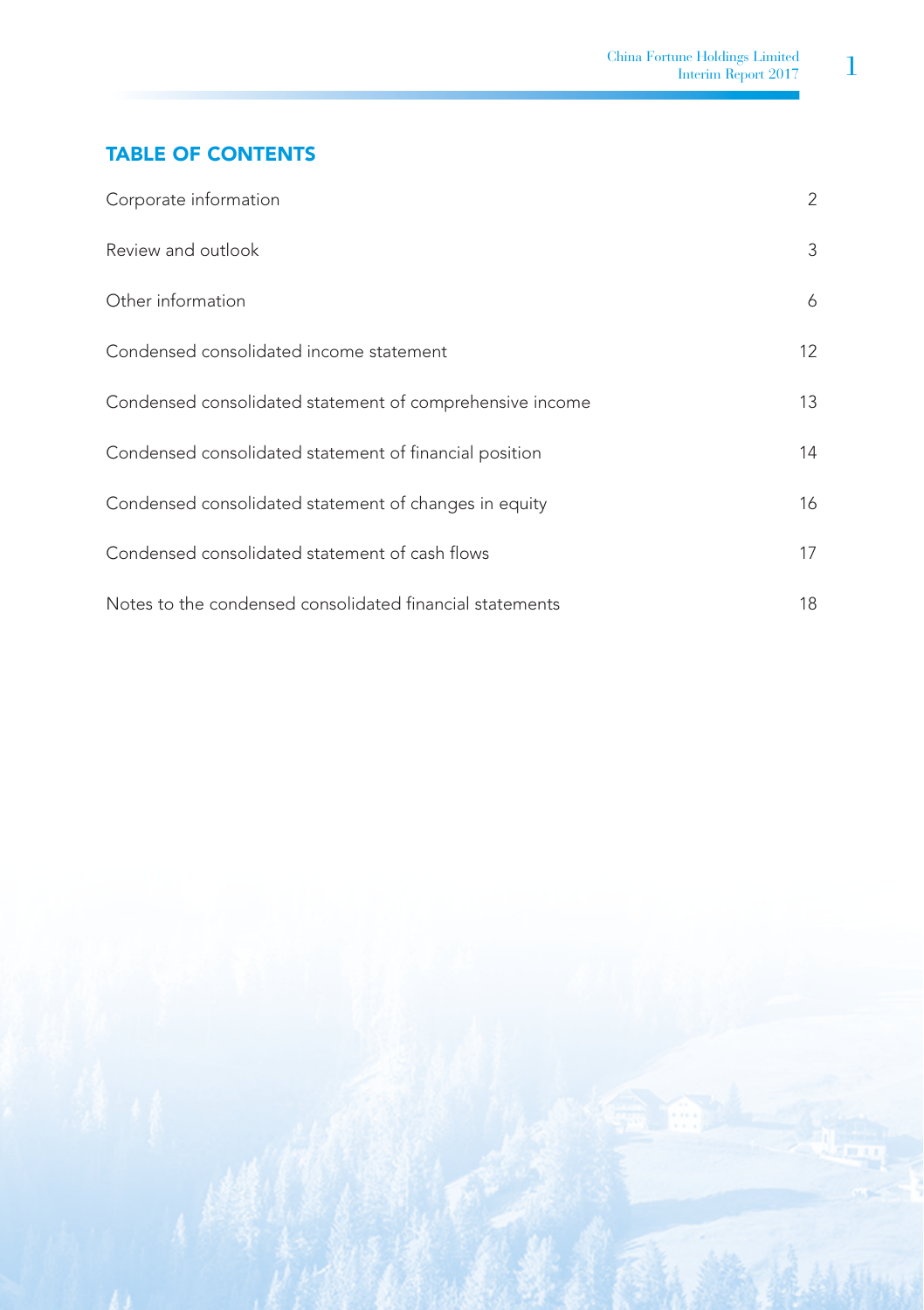# CORPORATE INFORMATION

# Board of Directors

Chairman and Executive Director Mr. Lau Siu Ying

Executive Directors Mr. Luo Xi Zhi Mr. Wang Yu

## Independent Non-executive Directors

Mr. Chang Wing Seng, Victor Mr. Wong Lit Chor, Alexis Dr. Law Chun Kwan

## Company Secretary

Mr. Fok Wai Ming, Eddie

# Audit Committee

Mr. Chang Wing Seng, Victor (Committee Chairman) Mr. Wong Lit Chor, Alexis Dr. Law Chun Kwan

## Remuneration Committee

Mr. Chang Wing Seng, Victor (Committee Chairman) Mr. Wong Lit Chor, Alexis Mr. Lau Siu Ying Dr. Law Chun Kwan

## Nomination Committee

Mr. Lau Siu Ying (Committee Chairman) Mr. Wang Yu Mr. Chang Wing Seng, Victor Mr. Wong Lit Chor, Alexis Dr. Law Chun Kwan

## Registered Office

Clarendon House, 2 Church Street, Hamilton HM11, Bermuda.

## Hong Kong Head Office

Room 1505-07, Tower A, Regent Centre, 63 Wo Yi Hop Road, Kwai Chung, Hong Kong.

# China Head Office

Room 9008, Yong Xin Building, 887 Huai Hai Zhong Road, Huangpu District, Shanghai, PRC.

## Shanghai Office

Room 328, Xin Mao Lou, 2 Tai Zhong Nan Lu, Waigaoqiao Free Trade Zone, Shanghai, PRC.

## Principal Share Registrar and Transfer Office

Codan Services Limited Clarendon House, 2 Church Street, Hamilton HM11, Bermuda.

# Hong Kong Branch Share Registrar and Transfer Office

Tricor Abacus Limited Level 22, Hopewell Centre, 183 Queen's Road East, Hong Kong.

# Auditor

BDO Limited

Legal Advisor Conyers Dill & Pearman

## Principal Bankers

BOC China Merchants Bank ICBC (Asia)

## Corporate Websites

www.fortunetele.com www.chinafortune.com

e – «Vo

Stock Code 110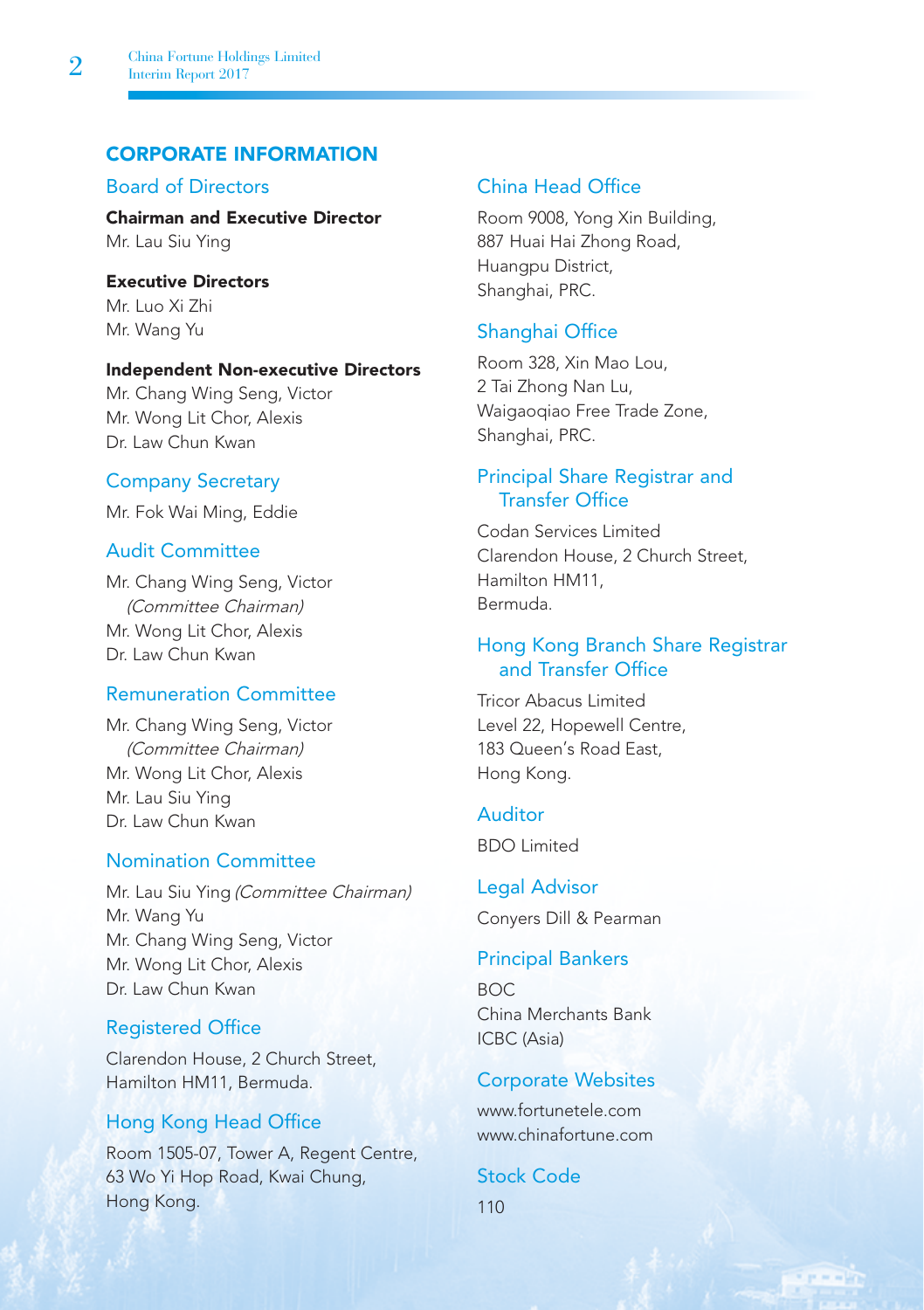# REVIEW AND OUTLOOK

#### Financial Review

The Group's turnover in mobile phone business decreased in the period. The Group recorded a consolidated revenue during the period of HK\$0.5 million when compared to the previous corresponding period of HK\$84.4 million. The gross profit amounted to HK\$0.4 million, a decrease of 77.8% when compared to the previous corresponding period of HK\$1.8 million. The gross margin percentage during the period was 79.7% which was higher than the previous corresponding period of 2.2%. As a result, the Group reported a loss of HK\$7.0 million during the period when compared to a loss of HK\$9.5 million in the previous corresponding period.

The selling and distribution costs amounted to HK\$0.4 million when compared to the previous corresponding period of HK\$2.4 million. The administrative expenses amounted to HK\$7.0 million when compared to the previous corresponding period of HK\$8.2 million.

The finance costs during the period was HK\$0.6 million which was approximately the same as in the previous corresponding period.

The net asset value of the Group as at 30 June 2017 amounted to HK\$136.2 million or HK\$0.15 per share when compared to HK\$106.7 million or HK\$0.13 per share as at 31 December 2016. As at 30 June 2017, the Group's other borrowings amounted to HK\$14.3 million, which was maintained more or less at the same level as at 31 December 2016.

The gearing ratio of the Group, defined as the ratio of the total long term liabilities to the shareholder's equity, was 0.41 as at 30 June 2017 when compared to 0.50 as at 31 December 2016.

The total cash and cash equivalents amounted to HK\$22.9 million (most of which were placed as deposits in the banks in the PRC) as at 30 June 2017 without any deposit pledged to banks. The Group is financed by a combination of its equity capital, cash flow generated from its operation and other borrowings. During the period, there was no material change in the funding and treasury policy of the Group. The Group considers the only potential currency exposure is in Renminbi as the majority of its revenue is derived in the PRC. It is the treasury policy of the Group to manage its foreign currency exposure whenever its financial impact is material to the Group.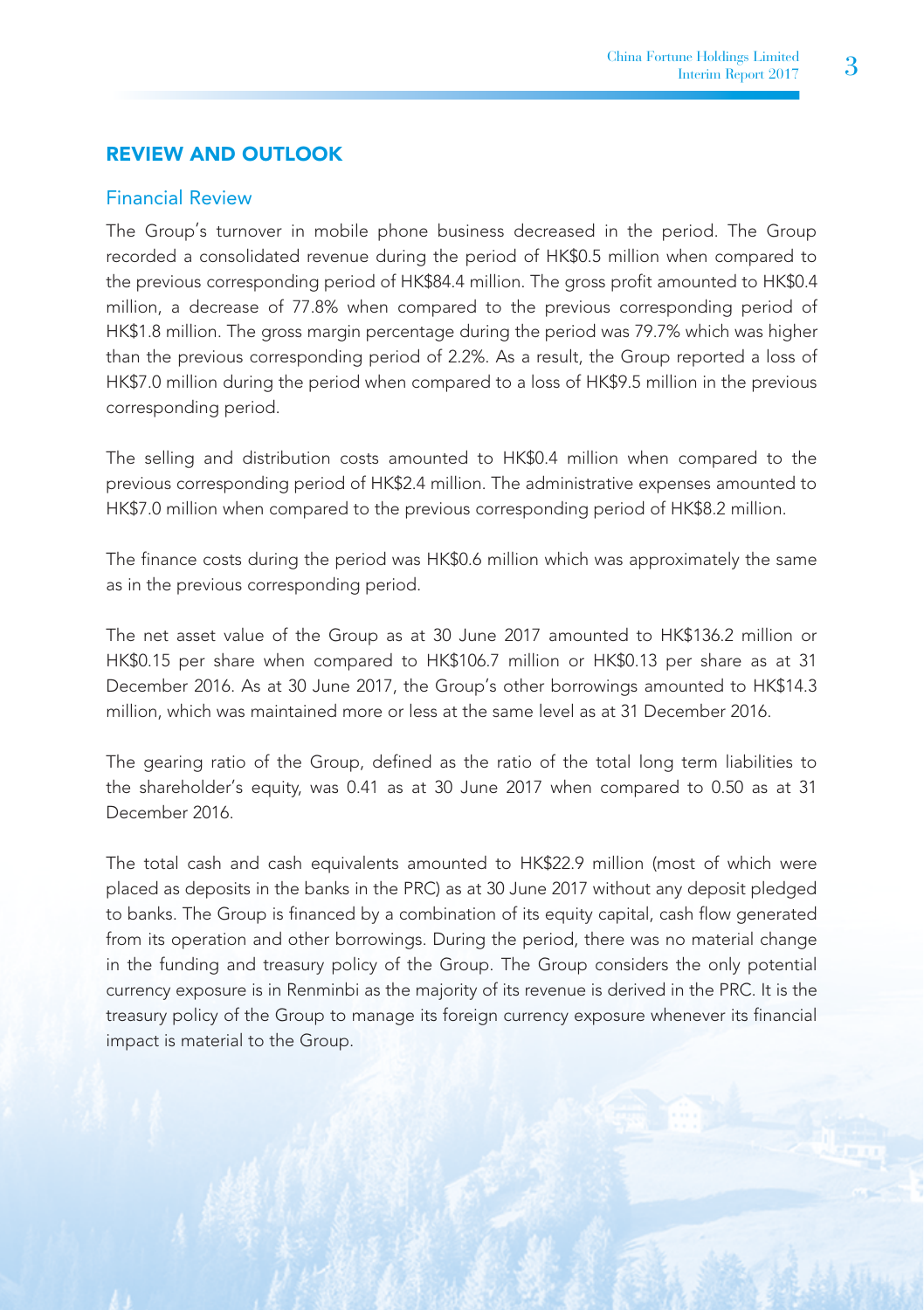The inventories of the Group as at 30 June 2017 amounted to HK\$1.3 million, as compared to HK\$1.2 million as at 31 December 2016. The inventory turnover period was 2,063 days for the six months ended 30 June 2017, as compared with that for the twelve months ended 31 December 2016 of 5 days. The inventory was mainly the extracted ore in the mine. The Group will continue to apply strict policy in inventory control in the future.

The amount of trade and other receivables as at 30 June 2017 was HK\$43.5 million, as compared to HK\$40.3 million as at 31 December 2016. In order to minimize the credit risk for the trade receivables, the Group has implemented prudent control on the determination of credit limits, credit approvals and other monitoring procedures to ensure that follow-up action is taken to recover overdue debts.

As at 30 June 2017, the Group had in total 19 employees as compared to 38 employees as at 31 December 2016. Employees were remunerated according to the nature of their job duties and market trend. The Group provided staff welfare and fund contribution to its employees in accordance with the prevailing regulations in the PRC and Hong Kong. There was no material change in the remuneration policy, bonus scheme and share option scheme during the period. The Group has a share option scheme, under which the Company may grant share options to the participants, including directors and employees, to subscribe for shares of the Company.

## Market and Business Review, and Outlook

## Mobile Phone Business

The Group was involved in the business of wholesale and retail of mobile phones and telecom equipments in China. Although there was growth in the mobile phone market, the competition in the mobile phone retail market was very keen and the Group's performance in this area had been affected.

Customers focus is expected to gradually shift from the functionality of mobile phone to the shopping experience. Customers will normally require services such as function presentations, digital phone books synchronization and preinstalling software, etc, in purchasing a mobile phone. In the 3G & 4G era, the convergence of mobile telecommunications and the Internet also led to rapid development of value-added business which requires the retail channels to advance from a pure sales platform to an integrated service platform. In this regard, the large mobile telecommunication chain stores have advantages.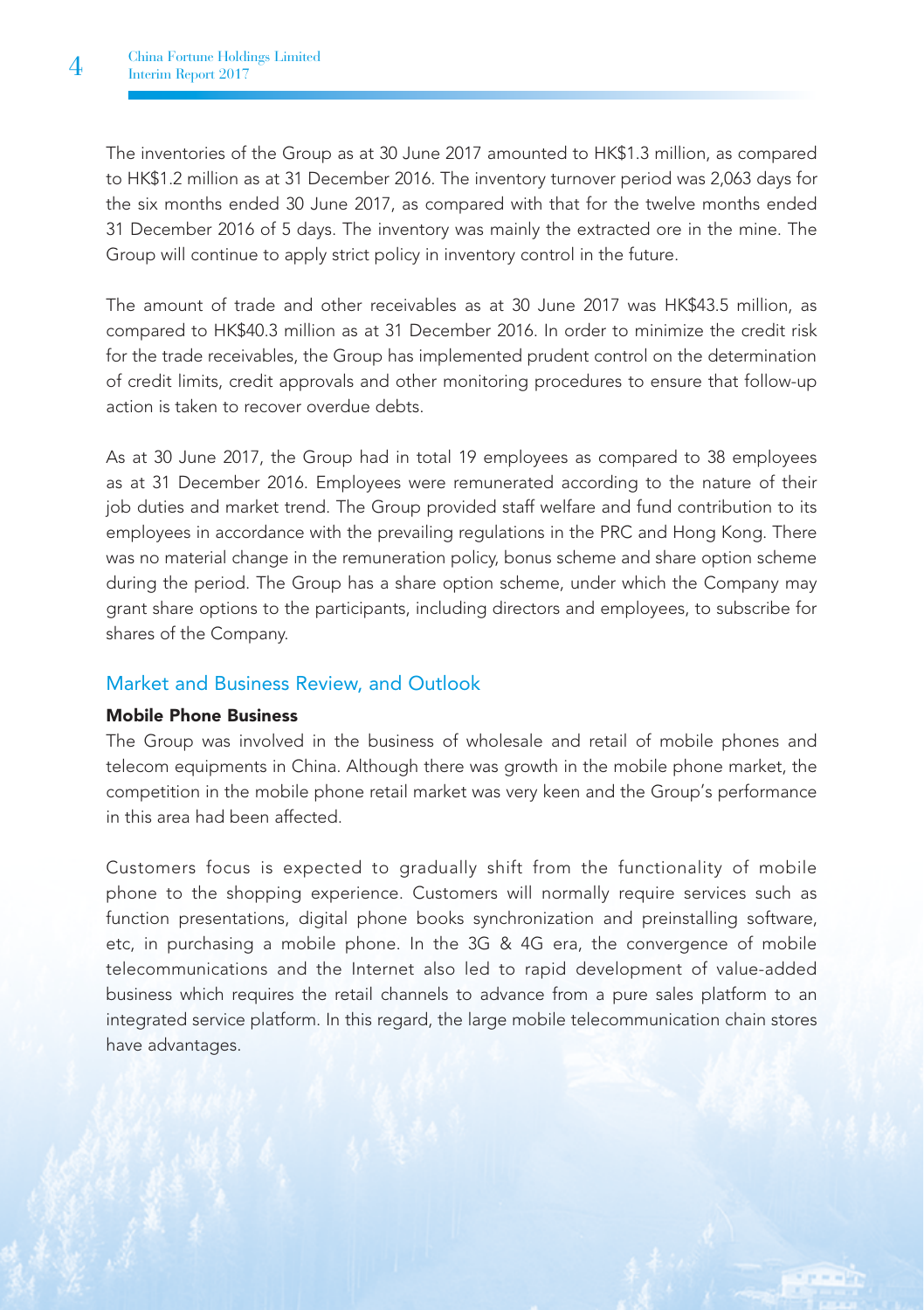The retail business of the Group shrank continually due to the adverse market situation. It is expected that the trend will continue.

Two suppliers of the Group encountered problems during second half of 2016 and were not able to deliver as scheduled. As a result, the wholesale business of the Group dropped significantly in the first half of 2017. The sales turnover increased gradually in July 2017 and is expected to continue growing in the second half of 2017.

The Group had made prepayments totaling approximately HK\$35 million (or RMB30 million) to the two suppliers and is now actively working on either recovering the prepayments or having the deliveries, including by legal proceeding.

## **Mining**

The Group has been developing a new mining site exploitation system in Strontium mining site since 2010. After the expiration of a five-year mining exploitation permit on 25 September 2012, Sifa Mining has obtained a two-year permit with expiry date on 25 September 2014, but under which Sifa Mining has been restricted to exploration activities only over the mining site.

Nonetheless, the development plan and construction progress in this new system had been inevitably and adversely affected by the downturn of the global mineral resources demand in the second half of 2012 and up to date.

In 2014, the Group prepared documents as required under relevant rules and regulations and submitted the application to the Ministry of Land and Resources of the PRC(中華人 民共和國國土資源部)("MLR") to obtain a mining exploitation permit for Strontium. Up to 27 March 2015, the application has been approved by relevant government authorities in Huangshi City and Hubei Province pending for final approval by the MLR.

On 27 April 2015, a mining operating permit was granted by MLR for a term of 2 years from 25 September 2014 to 25 September 2016 under which a restriction was added that no exploitation activities were allowed but only exploration activities. Such restriction imposed on the renewed mining permit was basically the same as the previous mining permit which was approved by MLR in 2012 whilst the application for mining exploitation permit is a continuing process.

While it cannot be predicted precisely when the downturn will end, the Board proceeded in a prudent way to formulate the construction plan. The industry cycle and market situation are also being closely monitered. Nevertheless, the Directors are also exploring all commercially viable opportunities to maximise the return from this investment, including finding potential buyers.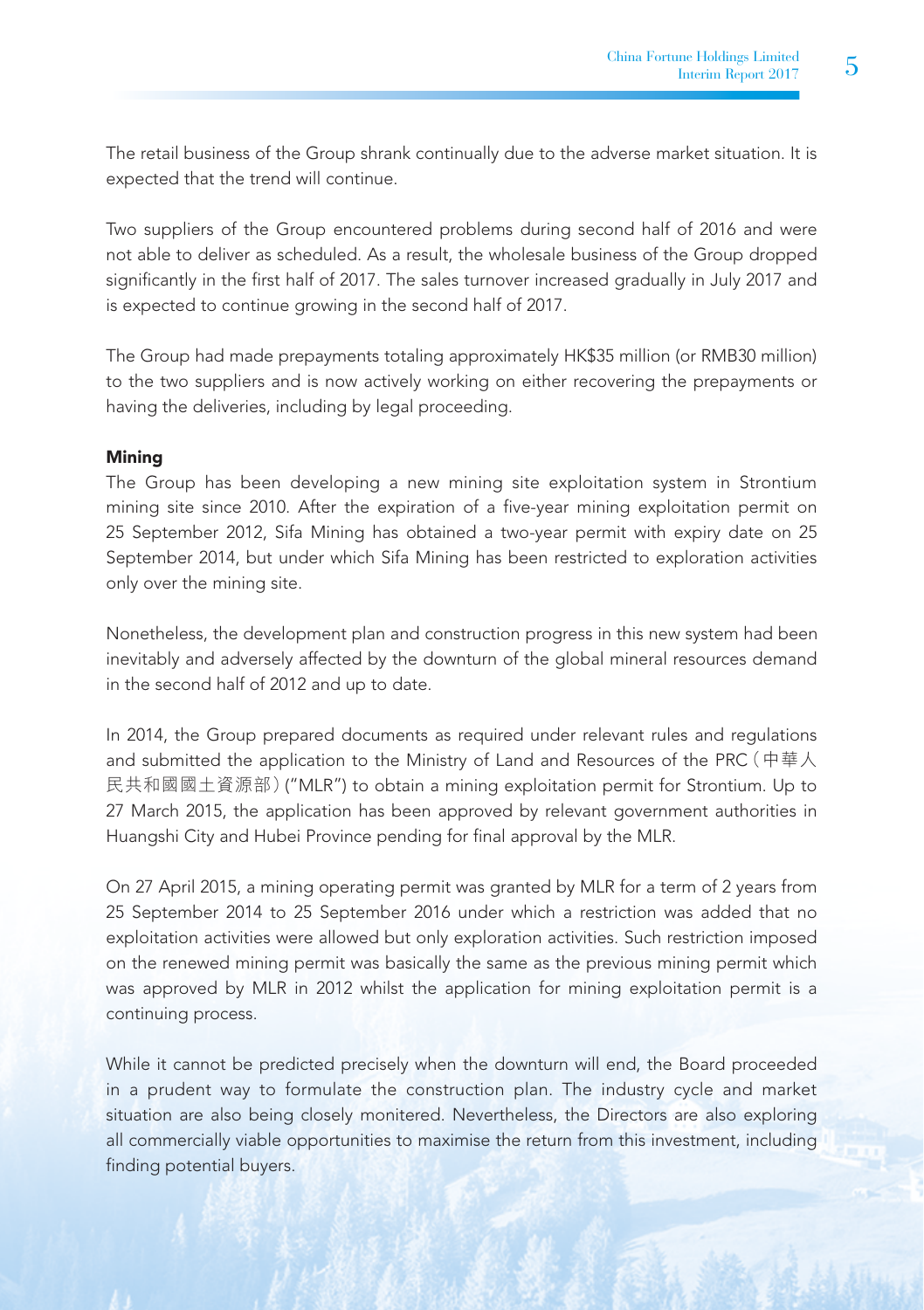## **Prospects**

Mobile phone operating system, mobile internet application and other mobile/internet related businesses would surely be the key business areas that the Group is interested in since we have been in the mobile phone industry for decades. The Group is actively looking for further business and investment opportunities which will further enhance the shareholders' value.

# OTHER INFORMATION

# Directors' and Chief Executive's interests in shares and underlying shares

At 30 June 2017, the interests and short positions of the directors, the chief executive and their associates in the shares and underlying shares of the Company and its associated corporations (within the meaning of Part XV of the Securities and Future Ordinance ("SFO")), which were required to be notified to the Company and The Stock Exchange of Hong Kong Limited (the "Stock Exchange") pursuant to Divisions 7 and 8 of Part XV of the SFO (including interests and short positions which they were taken or deemed to have under such provisions of the SFO), or as recorded in the register maintained by the Company pursuant to Section 352 of the SFO, or as otherwise notified to the Company and the Stock Exchange pursuant to the Model Code for Securities Transactions by Directors of Listed Companies (the "Model Code"), were as follows:

| Name of director                               | Capacity                                | Number of<br>issued ordinary<br>shares held | Percentage<br>of the issued<br>share capital of<br>the Company |
|------------------------------------------------|-----------------------------------------|---------------------------------------------|----------------------------------------------------------------|
| Mr. Lau Siu Ying                               | Held by a discretionary trust<br>(Note) | 188,300,013                                 | 20.52%                                                         |
|                                                | Beneficial owner                        | 267,996,285                                 | 29.20%                                                         |
|                                                |                                         | 456,296,298                                 | 49.72%                                                         |
| Mr. Wong Lit Chor, Alexis<br>Dr. Law Chun Kwan | Beneficial owner<br>Beneficial owner    | 1,500,000<br>1,000,000                      | 0.16%<br>0.11%                                                 |

## (a) Ordinary shares of HK\$0.10 each of the Company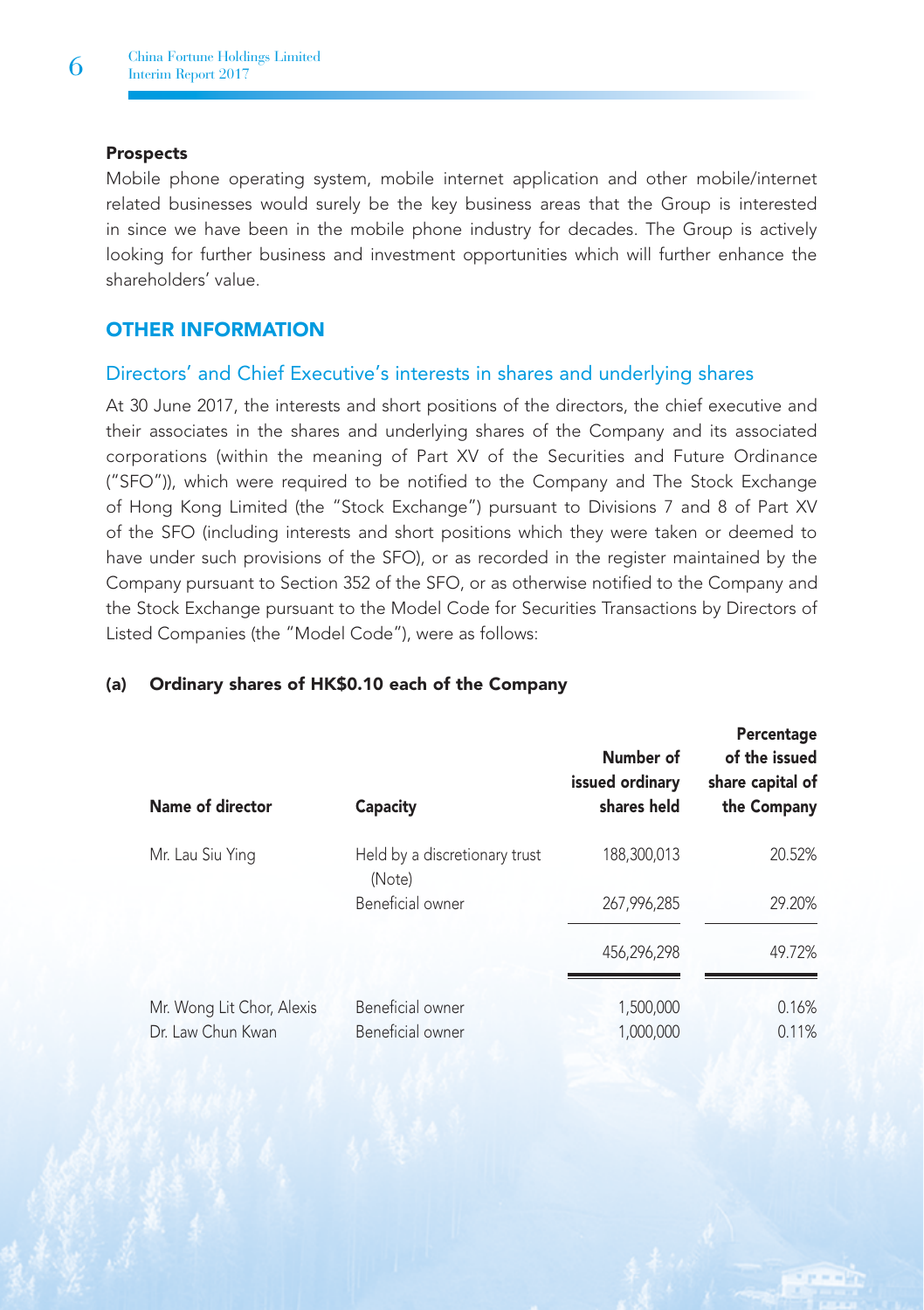## (b) Share options

| Name of director                             | Capacity         | Number of<br>options held | Number of<br>underlying shares |
|----------------------------------------------|------------------|---------------------------|--------------------------------|
| Mr. Lau Siu Ying                             | Beneficial owner | 8,000,000                 | 8,000,000                      |
| Mr. Luo Xi Zhi                               | Beneficial owner | 1,000,000                 | 1,000,000                      |
| Mr. Wang Yu                                  | Beneficial owner | 1,000,000                 | 1,000,000                      |
| Mr. Chang Wing Seng, Victor Beneficial owner |                  | 1,500,000                 | 1,500,000                      |
|                                              |                  | 11.500.000                | 11,500,000                     |

#### Note:

These shares are held by Future 2000 Limited, a company incorporated in the British Virgin Islands which in turn is held by a discretionary trust, the beneficiaries of which include Mr. Lau Siu Ying, his spouse and his children.

The interest disclosed above represents long positions in the shares and underlying shares of the Company or its associated corporations.

Save as disclosed above, none of the directors, chief executives nor their associates had any interests or short positions in any shares or underlying shares of the Company or any of its associated corporations as defined in the SFO at 30 June 2017.

## Share options

As the old share option scheme had expired on 26 January 2014, the Company adopted a new share option scheme (the "New Share Option Scheme") on 28 May 2014.

As at 30 June 2017, the Company had 11,900,000 outstanding options granted under the old share option scheme, which shall continue to be valid and exercisable during the prescribed exercisable period in accordance with the old share option scheme.

The purpose of the New Share Option Scheme is to enable the Company to grant options to selected eligible participants as incentives or rewards for their contribution or potential contribution to the Group or any invested entity.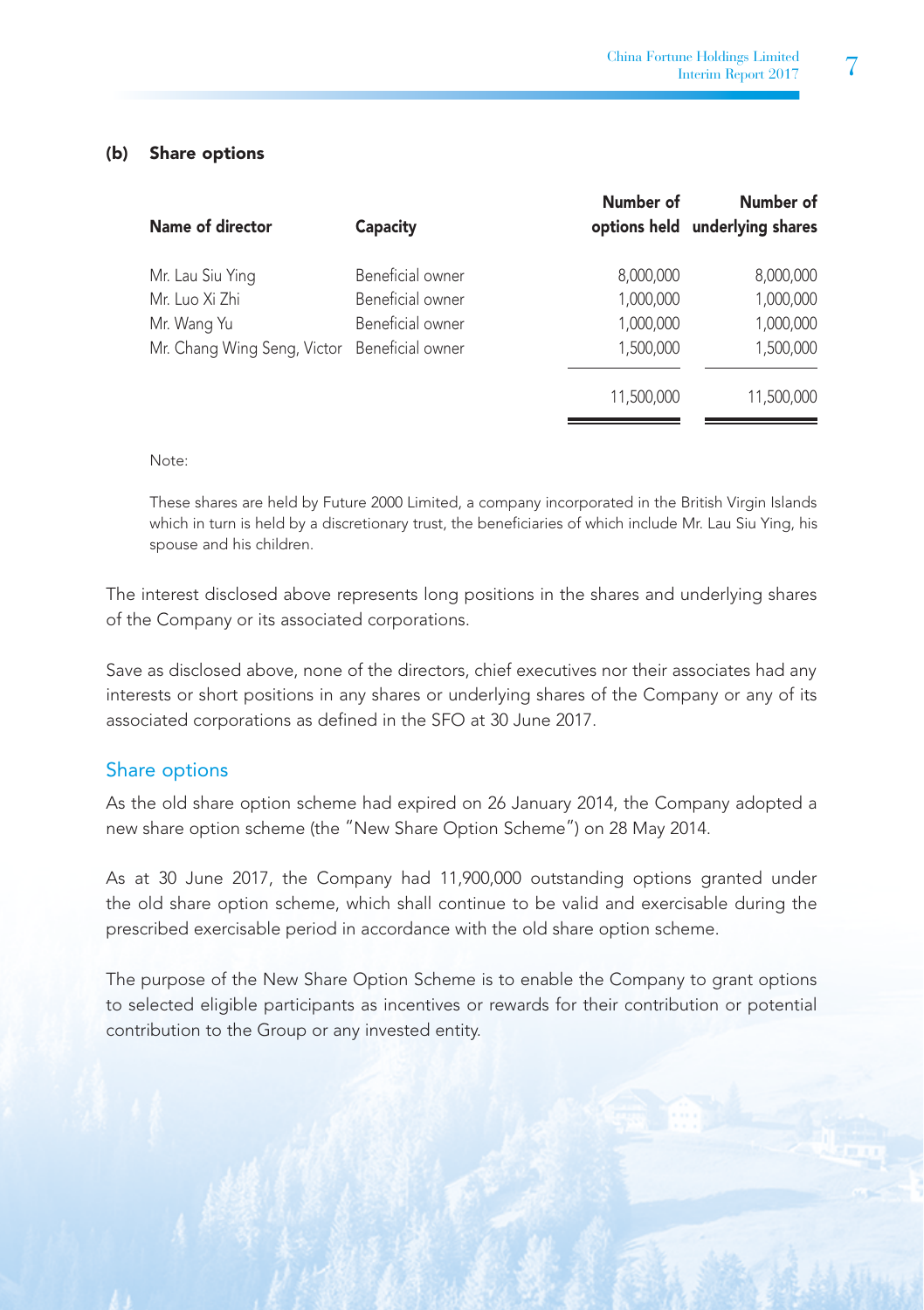The rules of the New Share Option Scheme provide that the Company may specify the eligible participants to whom options shall be granted, the number of shares subject to each option and the date on which the options shall be granted. The basis for determining the subscription price is also specified precisely in the rules of the New Share Option Scheme. Subject to the terms of the New Share Option Scheme, the Board may in its absolute discretion when making an offer impose any conditions, restrictions or limitation in relation thereto in addition to those set forth in the New Share Option Scheme as it may think fit including continuing eligibility criteria, conditions, restrictions or limitations relating to the achievement of performance, operating or financial targets by the Company and/ or the grantee, the satisfactory performance or maintenance by the grantee of certain conditions or obligations or the time or period when the right to exercise the option partly or fully shall vest provided always that no offer made to such grantee would or might constitute an invitation to the public to subscribe for the shares under any applicable laws, legislations and regulations.

The New Share Option Scheme is principally the same as the old share option scheme.

The following table disclosed the movements in the share options of the Company during the period:

|                                   | Date of<br>grant | <b>Exercise</b><br>price<br>per share<br>HK\$ | Outstanding<br>at beginning<br>of the period | Granted<br>during<br>the period | <b>Exercised</b><br>during<br>the period | Lapsed<br>during<br>the period | Outstanding<br>at end of<br>the period |
|-----------------------------------|------------------|-----------------------------------------------|----------------------------------------------|---------------------------------|------------------------------------------|--------------------------------|----------------------------------------|
| Category I - Directors            |                  |                                               |                                              |                                 |                                          |                                |                                        |
| Mr. Lau Siu Ying                  | 12.7.2013        | 0.255                                         | 8,000,000                                    |                                 |                                          | ٠                              | 8,000,000                              |
| Mr. Luo Xi Zhi                    | 12.7.2013        | 0.255                                         | 1,000,000                                    |                                 | -                                        | ٠                              | 1,000,000                              |
| Mr. Wang Yu                       | 12.7.2013        | 0.255                                         | 1,000,000                                    |                                 |                                          | ٠                              | 1,000,000                              |
| Mr. Chang Wing Seng, Victor       | 12.7.2013        | 0.255                                         | 1,500,000                                    |                                 |                                          | ۰                              | 1,500,000                              |
| Total for directors               |                  |                                               | 11,500,000                                   |                                 |                                          |                                | 11,500,000                             |
| <b>Category II - Employees</b>    |                  |                                               |                                              |                                 |                                          |                                |                                        |
| Employees                         | 12.7.2013        | 0.255                                         | 100,000                                      |                                 |                                          |                                | 100,000                                |
| <b>Category III - Consultants</b> |                  |                                               |                                              |                                 |                                          |                                |                                        |
| Consultants                       | 12.7.2013        | 0.255                                         | 300,000                                      |                                 |                                          |                                | 300,000                                |
| Total for all categories          |                  |                                               | 11,900,000                                   |                                 |                                          |                                | 11,900,000                             |
|                                   |                  |                                               |                                              |                                 |                                          |                                |                                        |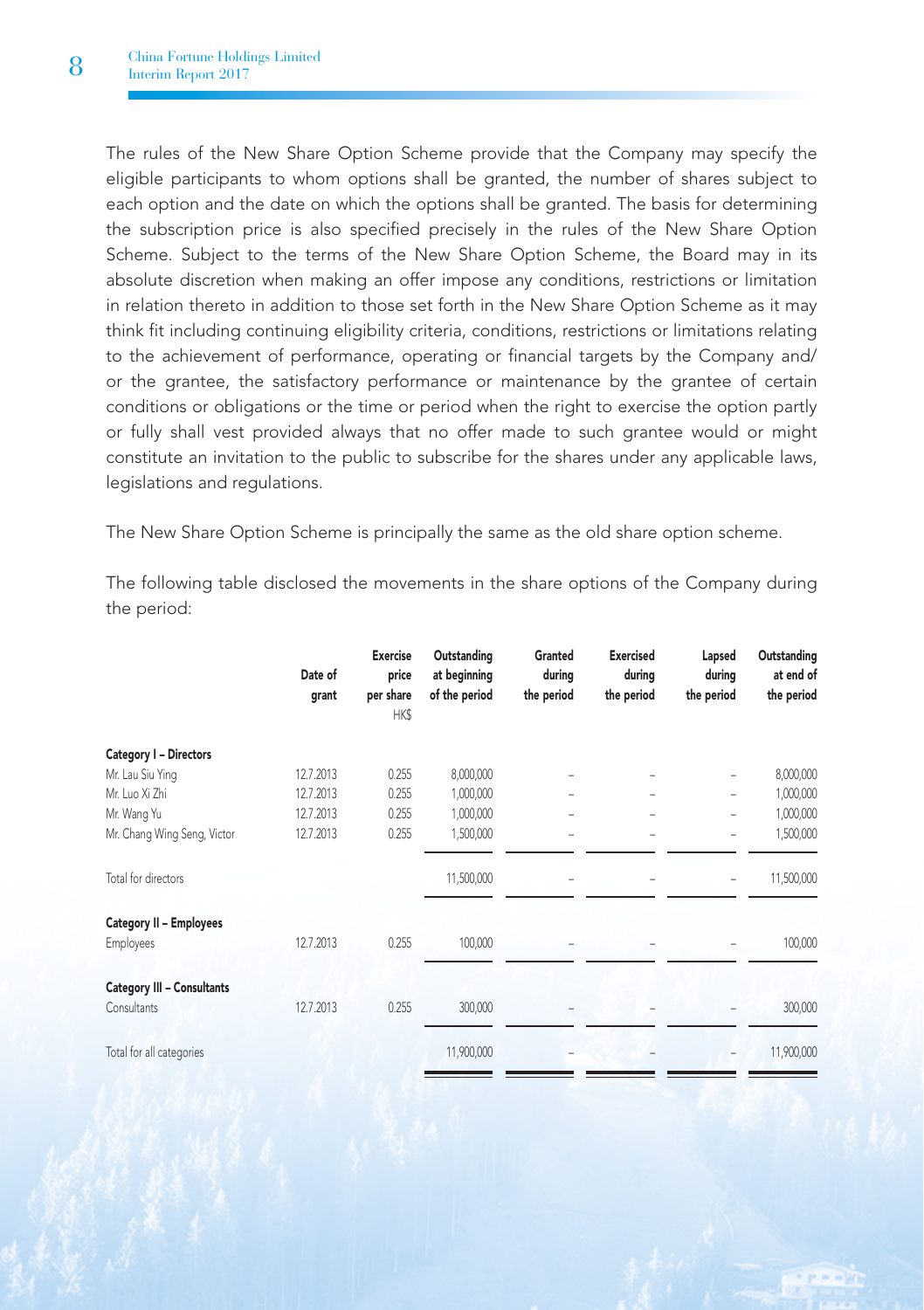# Directors' rights to acquire shares or debentures

Other than the share option scheme disclosed above, at no time during the period was the Company, its holding company or any of its subsidiaries a party to any arrangements to enable the directors of the Company to acquire benefits by means of the acquisition of shares in, or debentures of, the Company or any other body corporate. None of the directors, their spouses or children under the age of 18 had any rights to subscribe for the securities of the Company or had exercised any such rights during the period.

# Substantial shareholders

The register of substantial shareholders maintained by the Company pursuant to Section 336 of the SFO shows that, as at 30 June 2017, the following shareholders had notified the Company of relevant interests in the issued share capital of the Company.

## (a) Ordinary shares of HK\$0.10 each of the Company

| Name of<br>substantial shareholder | Capacity                                  | Number of<br>issued ordinary<br>shares held | Percentage<br>of the issued<br>share capital of<br>the Company |
|------------------------------------|-------------------------------------------|---------------------------------------------|----------------------------------------------------------------|
| Mr. Lau Siu Ying                   | Held by a discretionary trust<br>(Note 1) | 188,300,013                                 | 20.52%                                                         |
|                                    | Beneficial owner                          | 267,996,285                                 | 29.20%                                                         |
|                                    |                                           | 456,296,298                                 | 49.72%                                                         |
| Mr. Lee Wai, Timothy               | Held by controlled entity<br>(Note 2)     | 188,300,013                                 | 20.52%                                                         |

## (b) Share options

| Name of<br>substantial shareholder | Capacity         | Number of | Number of<br>options held underlying shares |
|------------------------------------|------------------|-----------|---------------------------------------------|
| Mr. Lau Siu Ying                   | Beneficial owner | 8.000.000 | 8.000.000                                   |
| Mr. Lee Wai, Timothy               | Beneficial owner | 300,000   | 300,000                                     |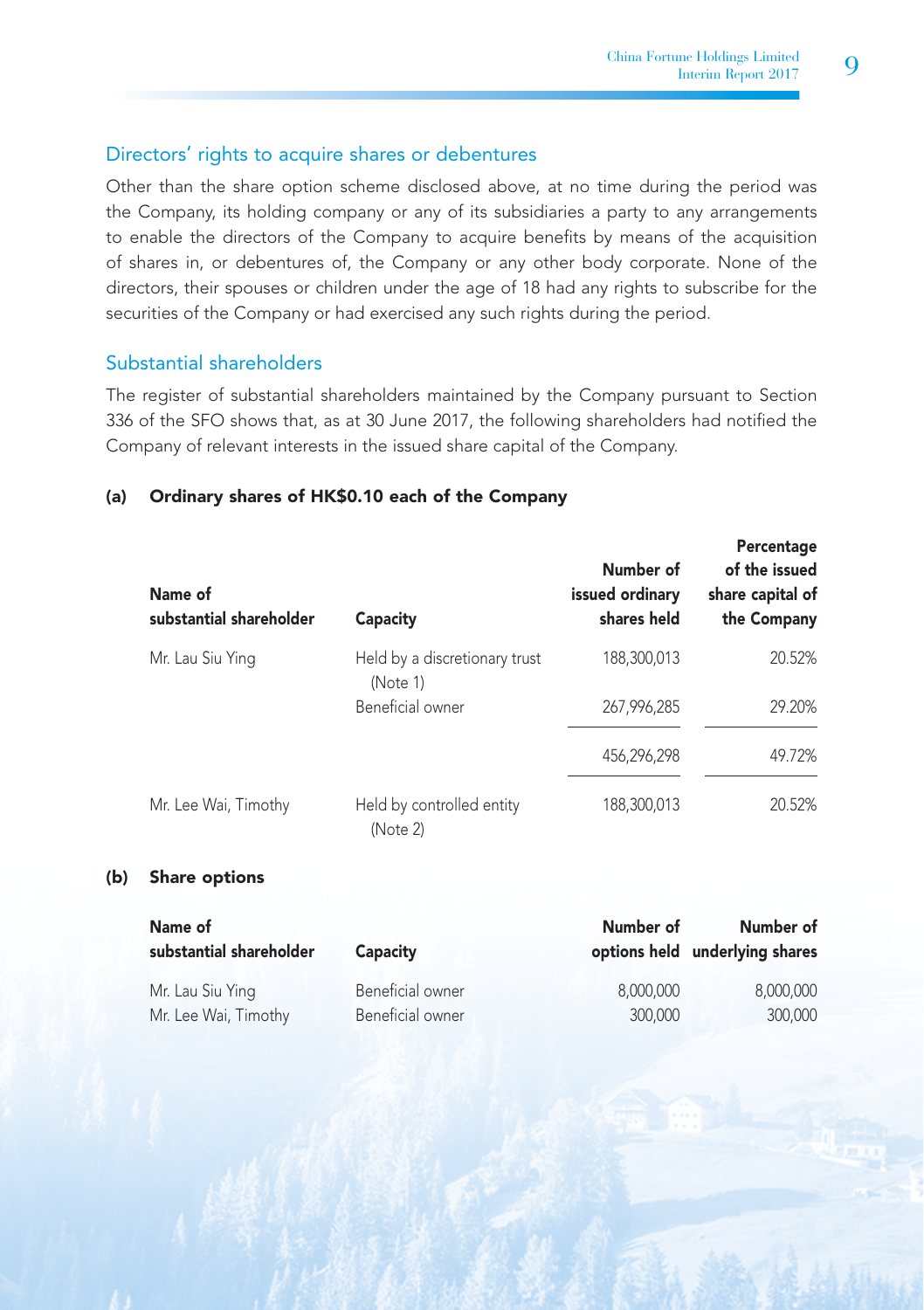Notes:

- 1. These shares are held by Future 2000 Limited, a company incorporated in the British Virgin Islands which in turn is held by a discretionary trust. The beneficiaries of the discretionary trust include Mr. Lau Siu Ying, his spouse and his children.
- 2. Under the SFO, Mr. Lee Wai, Timothy is deemed to have interests in the shares of the Company as he is entitled to exercise more than one-third of the voting power at general meetings of Future 2000 Limited.

# Purchase, sale or redemption of listed securities of the Company

During the period, neither the Company nor any of its subsidiaries purchased, sold or redeemed any of the listed securities of the Company.

# CORPORATE GOVERNANCE

## Compliance with the Corporate Governance Code

For the six months ended 30 June 2017, the Company has complied with the Corporate Governance Code ("the Code") as set out in Appendix 14 of the Listing Rules, except that:

- 1. Provision A.2.1 of the Code stipulates that the roles of chairman and chief executive officer should be separated and should not be performed by the same individual but Mr. Lau Siu Ying currently assumes both roles of the Chairman and the Chief Executive Officer of the Company. Provision A.4 of the Code states that all directors should be subject to re-election at regular intervals. However, Mr. Lau Siu Ying, being the Chairman of the Board, does not need to retire by rotation. Mr. Lau Siu Ying has been in charge of the overall management of the Company since its incorporation. As a result, although he does not need to retire by rotation and assumes both roles of the Chairman and the Chief Executive Officer of the Company, the Board considers that such arrangement at the current stage of development of the Group can facilitate the execution of its business strategies and maximise the effectiveness of its operations. Nevertheless, through the supervision from the Board including the Independent Non-executive Directors, the interests of the shareholders should be adequately and fairly considered.
- 2. All Non-executive Directors of the Company are not appointed for a specific term as stipulated under the provision A.4.1 of the Code but are subject to retirement by rotation in accordance with the Company's Bye-laws. In accordance with the relevant provisions in the Bye-laws of the Company, if the appointment of Directors is made by the Board, the Directors so appointed must stand for election by the shareholders at the first annual general meeting following their appointments and all Directors, except the Chairman, must stand for re-election by the shareholders by rotation.

 $-10$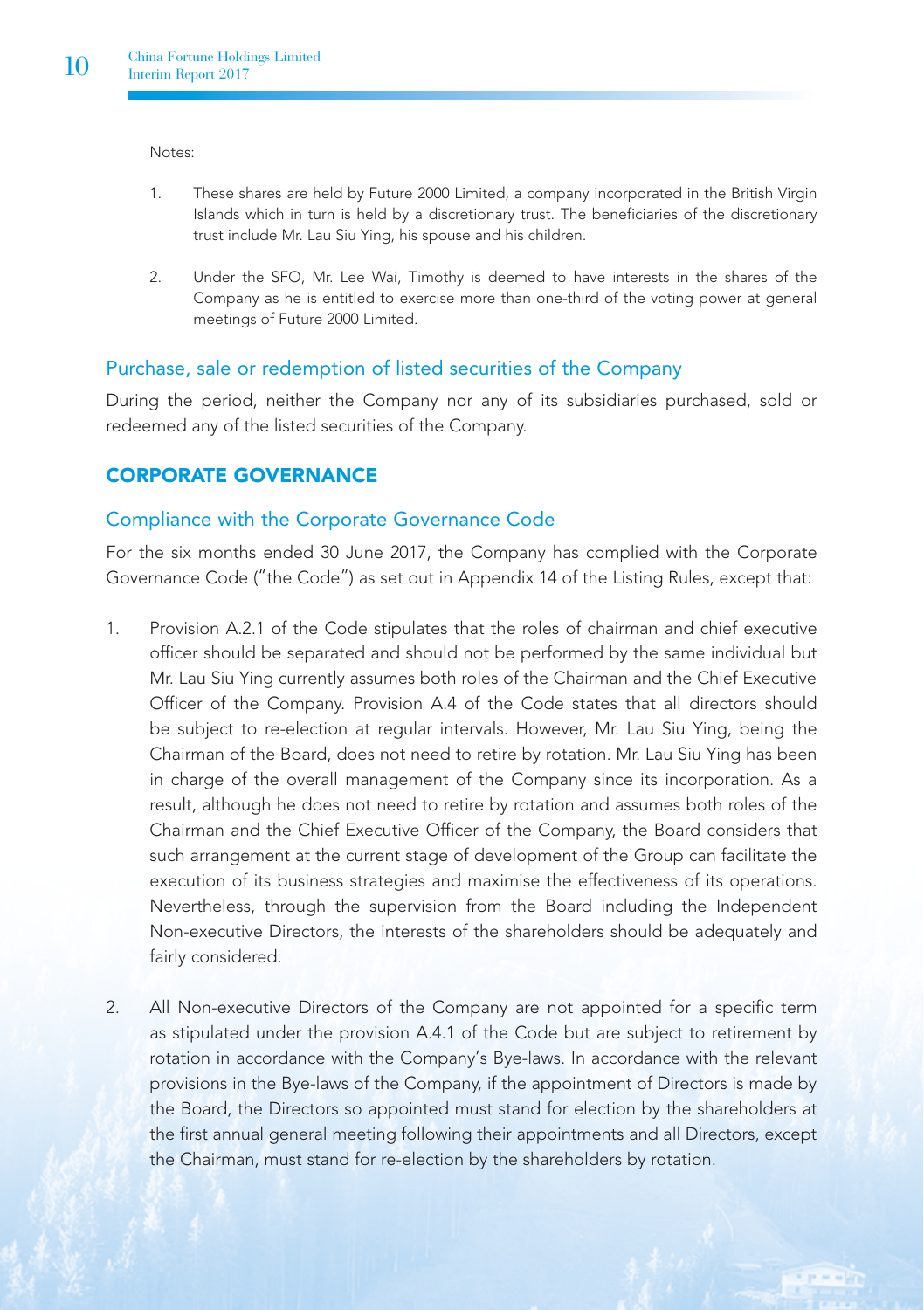# AUDIT COMMITTEE

The Company has formulated written terms of reference for the Audit Committee in accordance with the requirements of the Listing Rules. The Audit Committee is delegated by the Board to assess matters related to the financial statements and to provide recommendations and advices regarding the Company's financial reporting matters, including the review of the interim results for the six months ended 30 June 2017, the internal control and risk management system. The Audit Committee has reviewed and approved this report.

As at the date of this report, the Audit Committee comprises three Independent Nonexecutive Directors, Mr. Chang Wing Seng, Victor (Chairman of the Audit Committee), Mr. Wong Lit Chor, Alexis and Dr. Law Chun Kwan.

# COMPLIANCE WITH THE MODEL CODE

The Company has adopted the Model Code for Securities Transactions by Directors of Listed Issuers (the "Model Code") as set out in Appendix 10 of the Listing Rules.

Having made specific enquiry of the Directors of the Company, all the Directors confirmed that they had complied with the required standards as set out in the Model Code throughout the review period.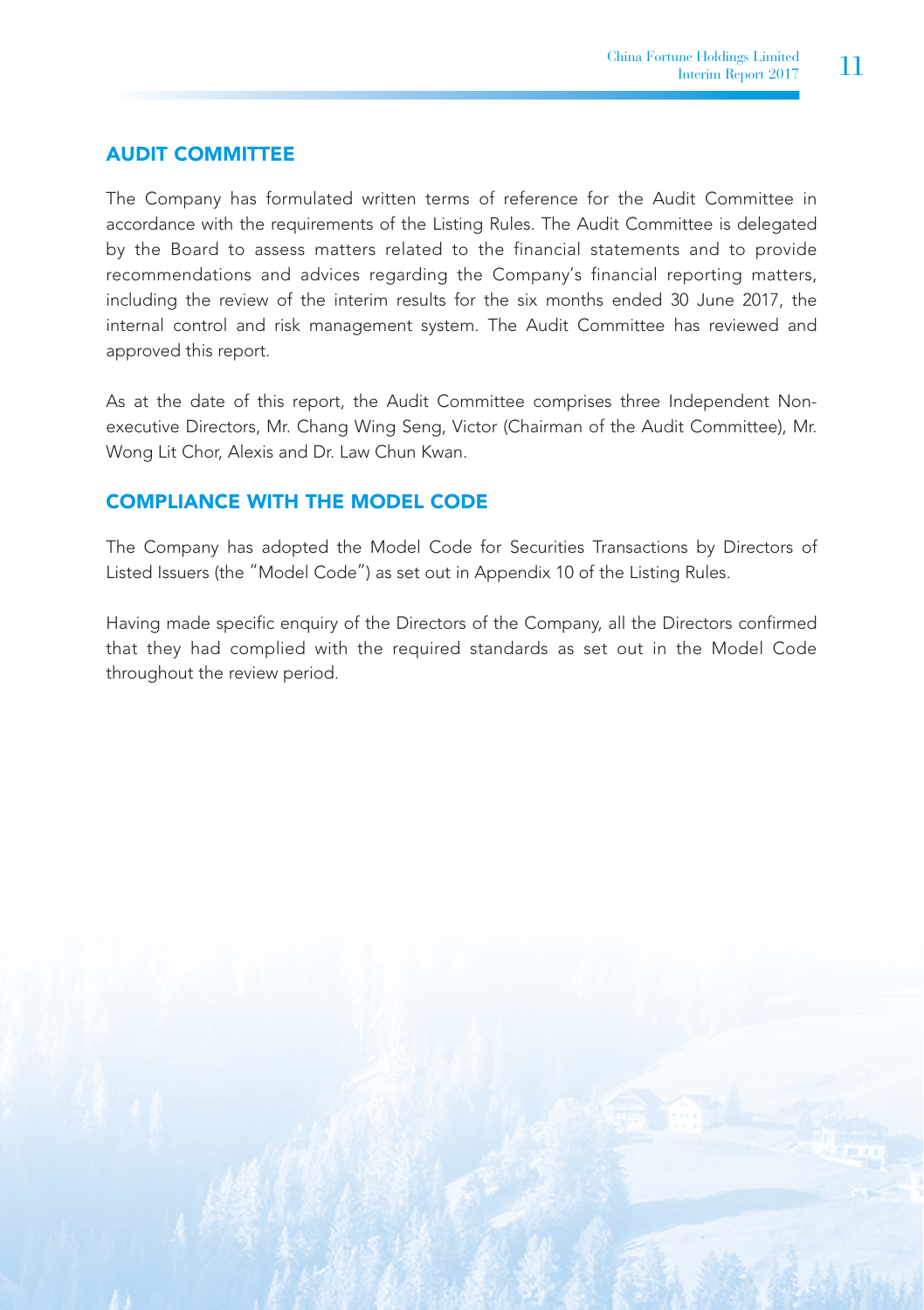# INTERIM RESULTS

The board of directors (the "Board") of China Fortune Holdings Limited (the "Company") presents the unaudited condensed consolidated interim results of the Company and its subsidiaries (collectively, the "Group") for the six months ended 30 June 2017, together with the comparative figures set out below. These condensed consolidated interim results have not been audited, but have been reviewed by the audit committee (the "Audit Committee") of the Company.

# CONDENSED CONSOLIDATED INCOME STATEMENT

For the six months ended 30 June 2017

|                                      | <b>Six months ended</b> |                 |                |  |
|--------------------------------------|-------------------------|-----------------|----------------|--|
|                                      |                         | 30/6/2017       | 30/6/2016      |  |
|                                      | <b>Notes</b>            | <b>HK\$'000</b> | HK\$'000       |  |
|                                      |                         | (unaudited)     | (unaudited)    |  |
| Revenue                              | 4                       | 542             | 84,373         |  |
| Cost of sales                        |                         | (110)           | (82, 541)      |  |
| Gross profit                         |                         | 432             | 1,832          |  |
| Other income                         |                         | 516             | 1,128          |  |
| Other gains and losses               |                         | (34)            | (340)          |  |
| Selling and distribution costs       |                         | (361)           | (2, 417)       |  |
| Administrative expenses              |                         | (6,993)         | (8, 195)       |  |
| Finance costs                        | 5                       | (593)           | (625)          |  |
| Share of results of associates       |                         | (6)             | (920)          |  |
| Loss before income tax               |                         | (7,039)         | (9, 537)       |  |
| Income tax                           | 6                       |                 |                |  |
| Loss for the period                  | 7                       | (7,039)         | (9, 537)       |  |
| Loss for the period attributable to: |                         |                 |                |  |
| Owners of the Company                |                         | (5, 361)        | (6,670)        |  |
| Non-controlling interests            |                         | (1,678)         | (2,867)        |  |
|                                      |                         | (7,039)         | (9, 537)       |  |
| Loss per share                       |                         |                 |                |  |
| <b>Basic</b>                         | 8                       | $(0.59)$ cents  | $(0.80)$ cents |  |
| <b>Diluted</b>                       | 8                       | N/A             | N/A            |  |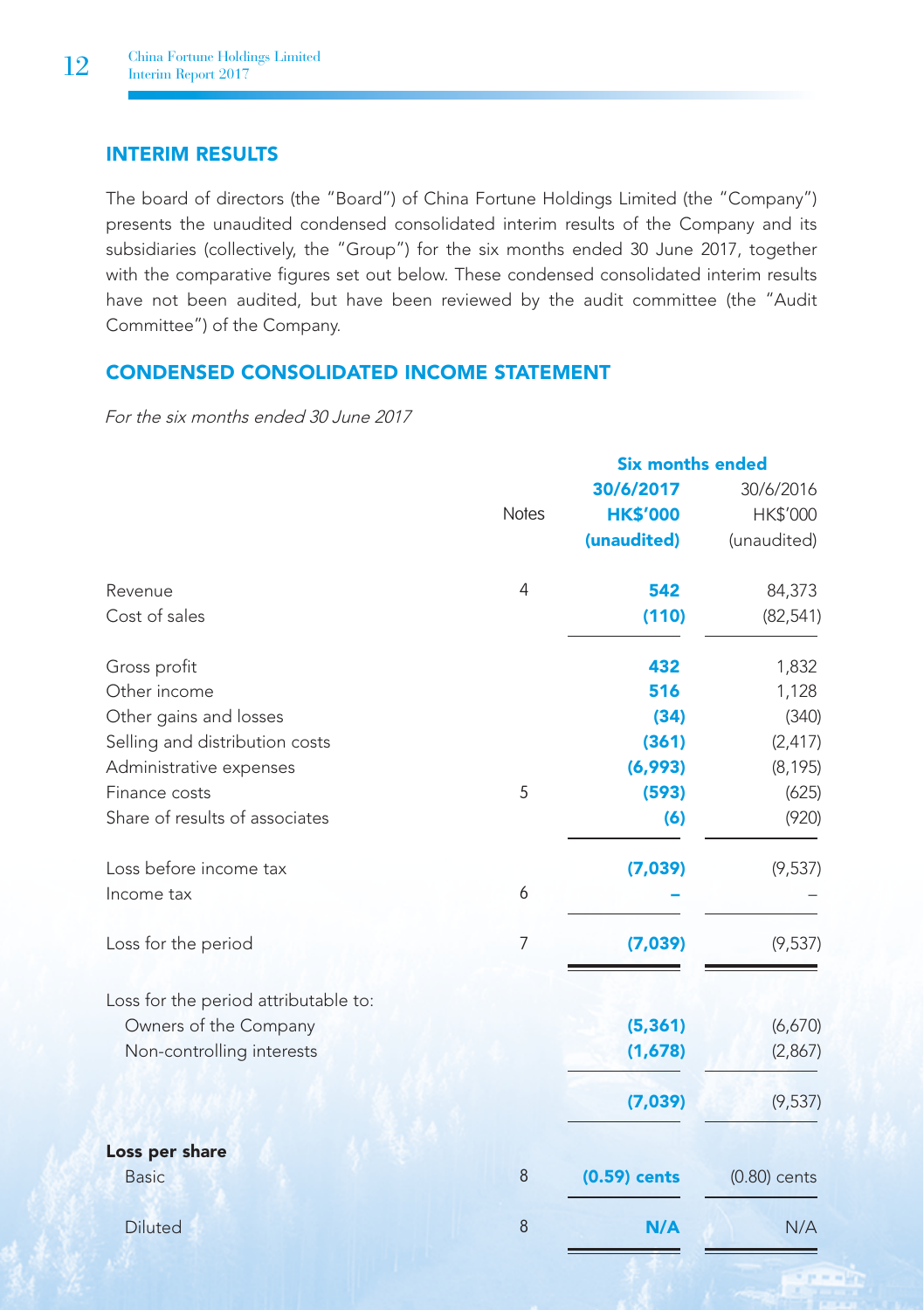# CONDENSED CONSOLIDATED STATEMENT OF COMPREHENSIVE INCOME

For the six months ended 30 June 2017

|                                                                                                                                          | <b>Six months ended</b> |             |  |
|------------------------------------------------------------------------------------------------------------------------------------------|-------------------------|-------------|--|
|                                                                                                                                          | 30/6/2017               | 30/6/2016   |  |
|                                                                                                                                          | <b>HK\$'000</b>         | HK\$'000    |  |
|                                                                                                                                          | (unaudited)             | (unaudited) |  |
| Loss for the period                                                                                                                      | (7,039)                 | (9,537)     |  |
| Other comprehensive income that may be<br>subsequently transferred to profit or loss<br>Exchange differences arising on translation from |                         |             |  |
| functional currency to presentation currency                                                                                             | 6,194                   | (3,949)     |  |
| Total comprehensive income for the period                                                                                                | (845)                   | (13, 486)   |  |
| Total comprehensive income for the period<br>attributable to:                                                                            |                         |             |  |
| Owners of the Company                                                                                                                    | (498)                   | (9,363)     |  |
| Non-controlling interests                                                                                                                | (347)                   | (4, 123)    |  |
|                                                                                                                                          | (845)                   | (13, 486)   |  |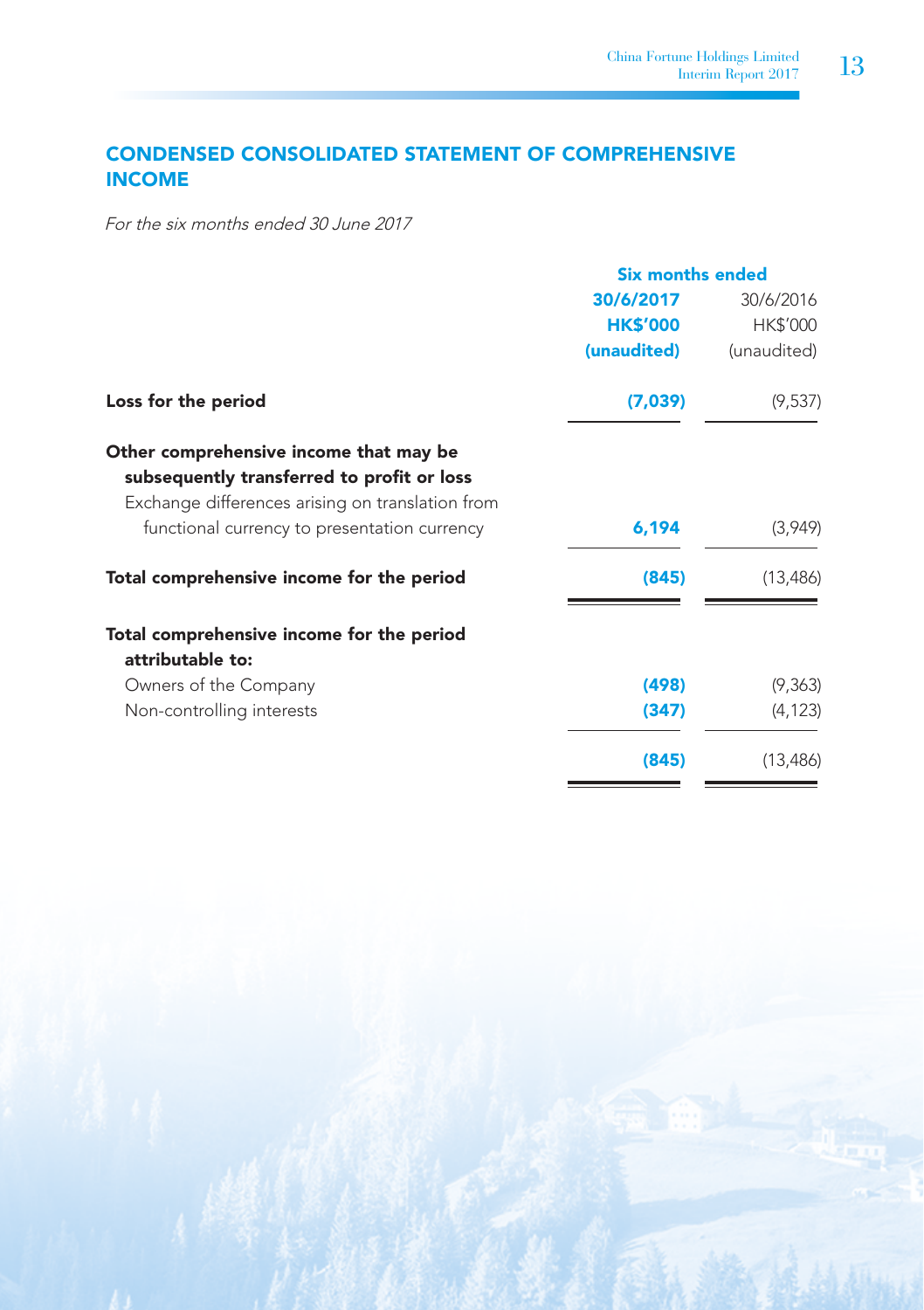# CONDENSED CONSOLIDATED STATEMENT OF FINANCIAL POSITION

At 30 June 2017

|                                              |              | 30/6/2017       | 31/12/2016      |
|----------------------------------------------|--------------|-----------------|-----------------|
|                                              | <b>Notes</b> | <b>HK\$'000</b> | <b>HK\$'000</b> |
|                                              |              | (unaudited)     | (audited)       |
| <b>Non-current assets</b>                    |              |                 |                 |
| Plant and equipment                          |              | 9,163           | 9,049           |
| Mining right                                 |              | 174,589         | 168,516         |
| Investments in associates                    |              | 1,145           | 1,151           |
| Available-for-sale investments               |              | 4,984           | 4,903           |
| Club memberships                             |              | 879             | 872             |
|                                              |              | 190,760         | 184,491         |
| <b>Current assets</b>                        |              |                 |                 |
| Inventories                                  |              | 1,264           | 1,197           |
| Trade and other receivables                  | 9            | 43,479          | 40,256          |
| Amount due from a non-controlling            |              |                 |                 |
| shareholder of a subsidiary                  |              | 3,465           | 3,345           |
| Held-for-trading investments                 |              | 1,299           | 1,254           |
| Cash and cash equivalents                    |              | 22,944          | 16,000          |
|                                              |              | 72,451          | 62,052          |
| <b>Current liabilities</b>                   |              |                 |                 |
| Trade and other payables                     | 10           | 23,500          | 37,863          |
| Amount due to a related party                |              | 879             | 1,296           |
| Amounts due to non-controlling               |              |                 |                 |
| shareholders of subsidiaries                 |              | 3,557           | 3,252           |
| Tax payables                                 |              | 6,333           | 6,272           |
|                                              |              | 34,269          | 48,683          |
| <b>Net current assets</b>                    |              | 38,182          | 13,369          |
| <b>Total assets less current liabilities</b> |              | 228,942         | 197,860         |

 $r = -10$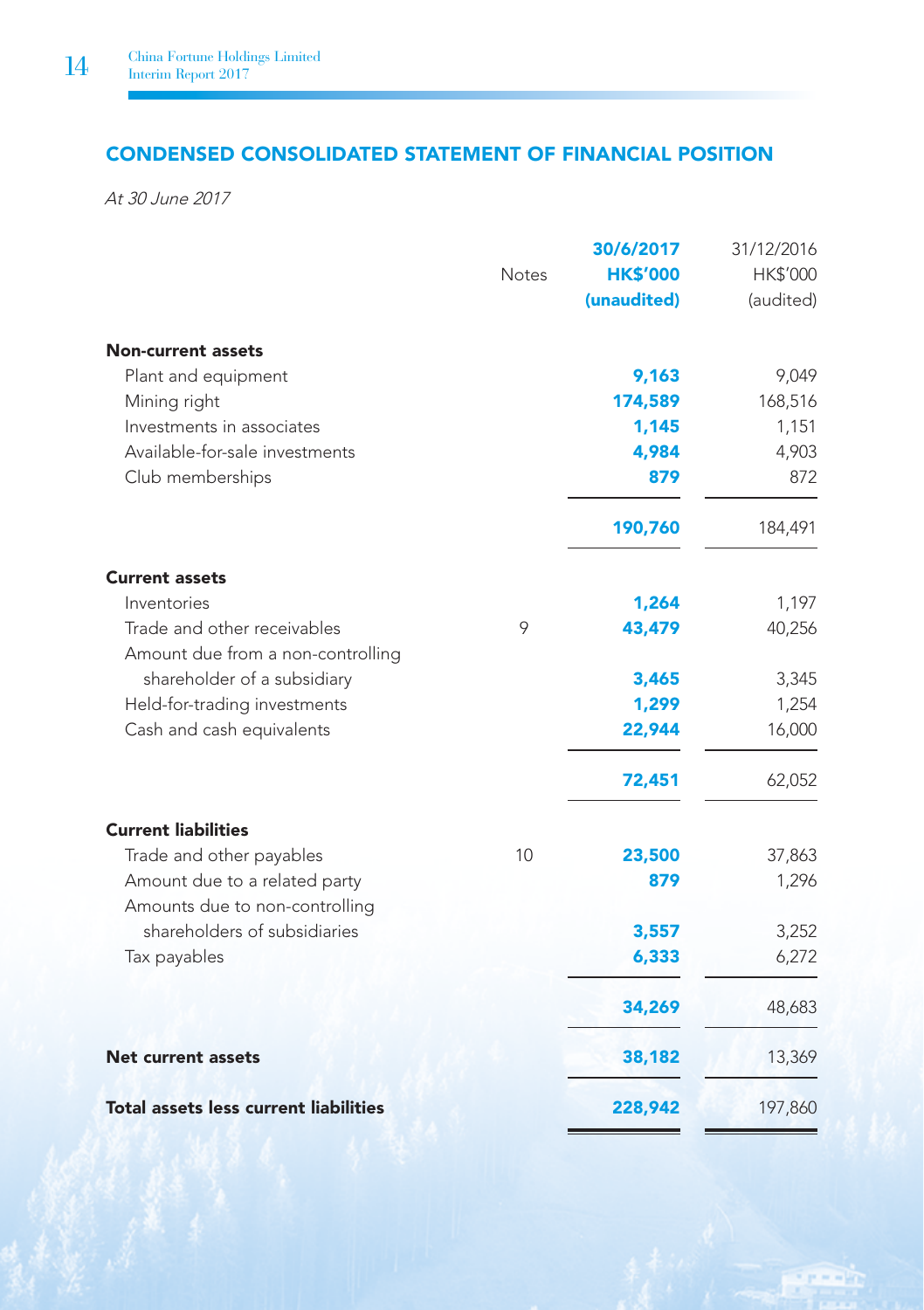China Fortune Holdings Limited<br>Interim Report 2017  $\quad\quad 15$ 

|                                  | <b>Notes</b> | 30/6/2017<br><b>HK\$'000</b><br>(unaudited) | 31/12/2016<br>HK\$'000<br>(audited) |
|----------------------------------|--------------|---------------------------------------------|-------------------------------------|
| <b>Capital and reserves</b>      |              |                                             |                                     |
| Share capital                    | 12           | 91,778                                      | 83,206                              |
| Reserves                         |              | 44,388                                      | 23,457                              |
| Equity attributable to owners of |              |                                             |                                     |
| the Company                      |              | 136,166                                     | 106,663                             |
| <b>Non-controlling interests</b> |              | 37,402                                      | 37,749                              |
|                                  |              | 173,568                                     | 144,412                             |
| <b>Non-current liabilities</b>   |              |                                             |                                     |
| Other borrowings                 | 11           | 14,258                                      | 13,762                              |
| Deferred tax liabilities         |              | 41,116                                      | 39,686                              |
|                                  |              | 55,374                                      | 53,448                              |
|                                  |              | 228,942                                     | 197,860                             |

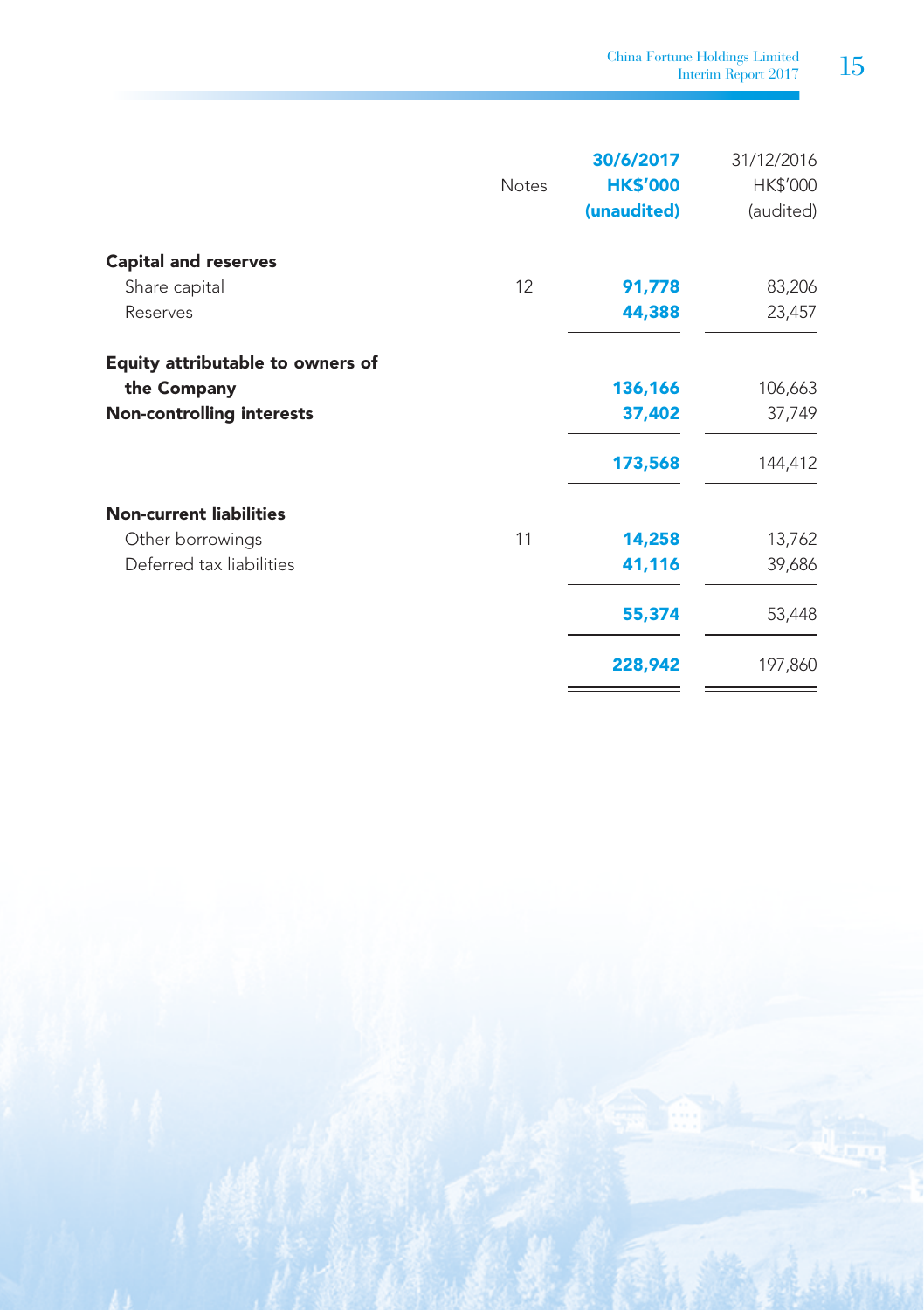# CONDENSED CONSOLIDATED STATEMENT OF CHANGES IN EQUITY

For the six months ended 30 June 2017

|                                                                                                                         | Share<br>capital<br>HK\$'000 | Share<br>premium<br>HK\$'000 | Special<br>reserve<br>HK\$'000 | <b>Translation</b><br>reserve<br>HK\$'000 | <b>Statutory</b><br>funds<br>HK\$'000 | Share<br>option<br>reserve<br>HK\$'000 | Accumulated<br>losses<br>HK\$'000 | <b>Attributable</b><br>to owners<br>of the<br>Company<br>HK\$'000 | Non-<br>controlling<br>interests<br>HK\$'000 | Total<br>equity<br>HK\$'000 |
|-------------------------------------------------------------------------------------------------------------------------|------------------------------|------------------------------|--------------------------------|-------------------------------------------|---------------------------------------|----------------------------------------|-----------------------------------|-------------------------------------------------------------------|----------------------------------------------|-----------------------------|
| At 1 January 2016<br>(audited)                                                                                          | 83,206                       | 395,962                      | 2.481                          | 71,273                                    | 30.132                                | 991                                    | (418,672)                         | 165,373                                                           | 77,581                                       | 242,954                     |
| Loss for the period<br>Exchange differences<br>arising on translation<br>from functional<br>currency to<br>presentation |                              |                              |                                |                                           |                                       |                                        | (6,670)                           | (6,670)                                                           | (2,867)                                      | (9,537)                     |
| currency                                                                                                                |                              |                              | i.                             | (2,693)                                   |                                       |                                        | L,                                | (2,693)                                                           | (1,256)                                      | (3,949)                     |
| Total comprehensive<br>income for the period                                                                            |                              |                              |                                | (2,693)                                   |                                       | L                                      | (6,670)                           | (9, 363)                                                          | (4, 123)                                     | (13,486)                    |
| At 30 June 2016<br>(unaudited)                                                                                          | 83,206                       | 395,962                      | 2,481                          | 68,580                                    | 30,132                                | 991                                    | (425, 342)                        | 156,010                                                           | 73,458                                       | 229,468                     |
| At 1 January 2017<br>(audited)                                                                                          | 83,206                       | 395,962                      | 2,481                          | 62,370                                    | 30,132                                | 991                                    | (468, 479)                        | 106,663                                                           | 37,749                                       | 144,412                     |
| Loss for the period<br>Exchange differences<br>arising on translation<br>from functional<br>currency to<br>presentation |                              |                              |                                |                                           |                                       |                                        | (5, 361)                          | (5, 361)                                                          | (1,678)                                      | (7,039)                     |
| currency                                                                                                                |                              |                              |                                | 4,863                                     |                                       |                                        |                                   | 4,863                                                             | 1,331                                        | 6,194                       |
| Total comprehensive<br>income for the period                                                                            |                              |                              |                                | 4,863                                     |                                       |                                        | (5, 361)                          | (498)                                                             | (347)                                        | (845)                       |
| Issue of new shares                                                                                                     | 8,572                        | 21,429                       |                                |                                           |                                       |                                        |                                   | 30,001                                                            |                                              | 30,001                      |
| At 30 June 2017<br>(unaudited)                                                                                          | 91,778                       | 417,391                      | 2,481                          | 67,233                                    | 30,132                                | 991                                    | (473, 840)                        | 136,166                                                           | 37,402                                       | 173,568                     |

n – Hin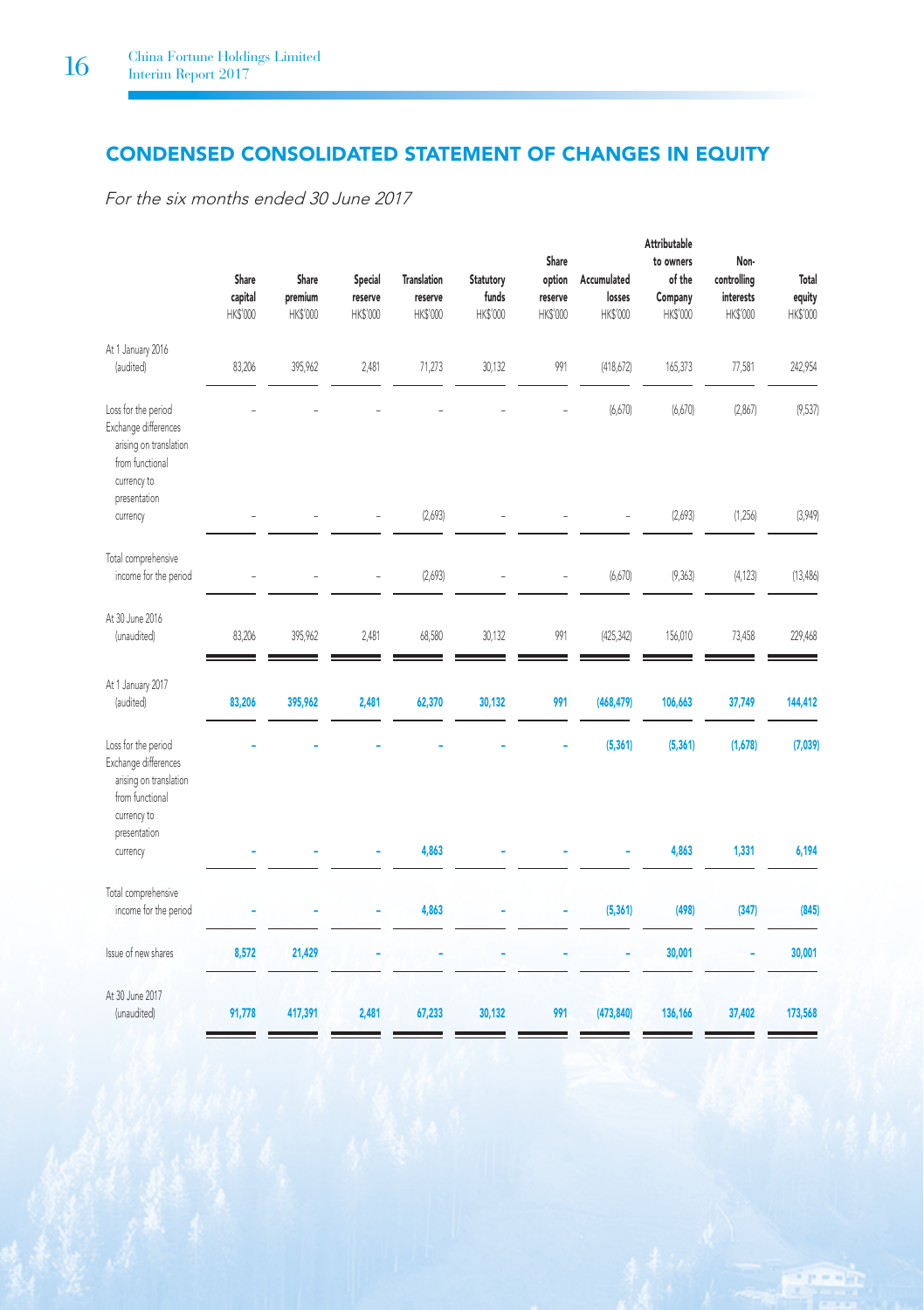# CONDENSED CONSOLIDATED STATEMENT OF CASH FLOWS

For the six months ended 30 June 2017

|                                                        | <b>Six months ended</b> |             |
|--------------------------------------------------------|-------------------------|-------------|
|                                                        | 30/6/2017               | 30/6/2016   |
|                                                        | <b>HK\$'000</b>         | HK\$'000    |
|                                                        | (unaudited)             | (unaudited) |
| Net cash used in operating activities                  | (23, 476)               | (10, 706)   |
| Net cash generated from/(used in) investing activities | 91                      | (201)       |
| Net cash generated from financing activities           | 29,584                  | 646         |
| Net increase/(decrease) in cash and cash equivalents   | 6,199                   | (10, 261)   |
| Cash and cash equivalents at 1 January                 | 16,000                  | 12,852      |
| Effect of foreign exchange rate changes                | 745                     | (76)        |
| Cash and cash equivalents at 30 June                   | 22,944                  | 2,515       |

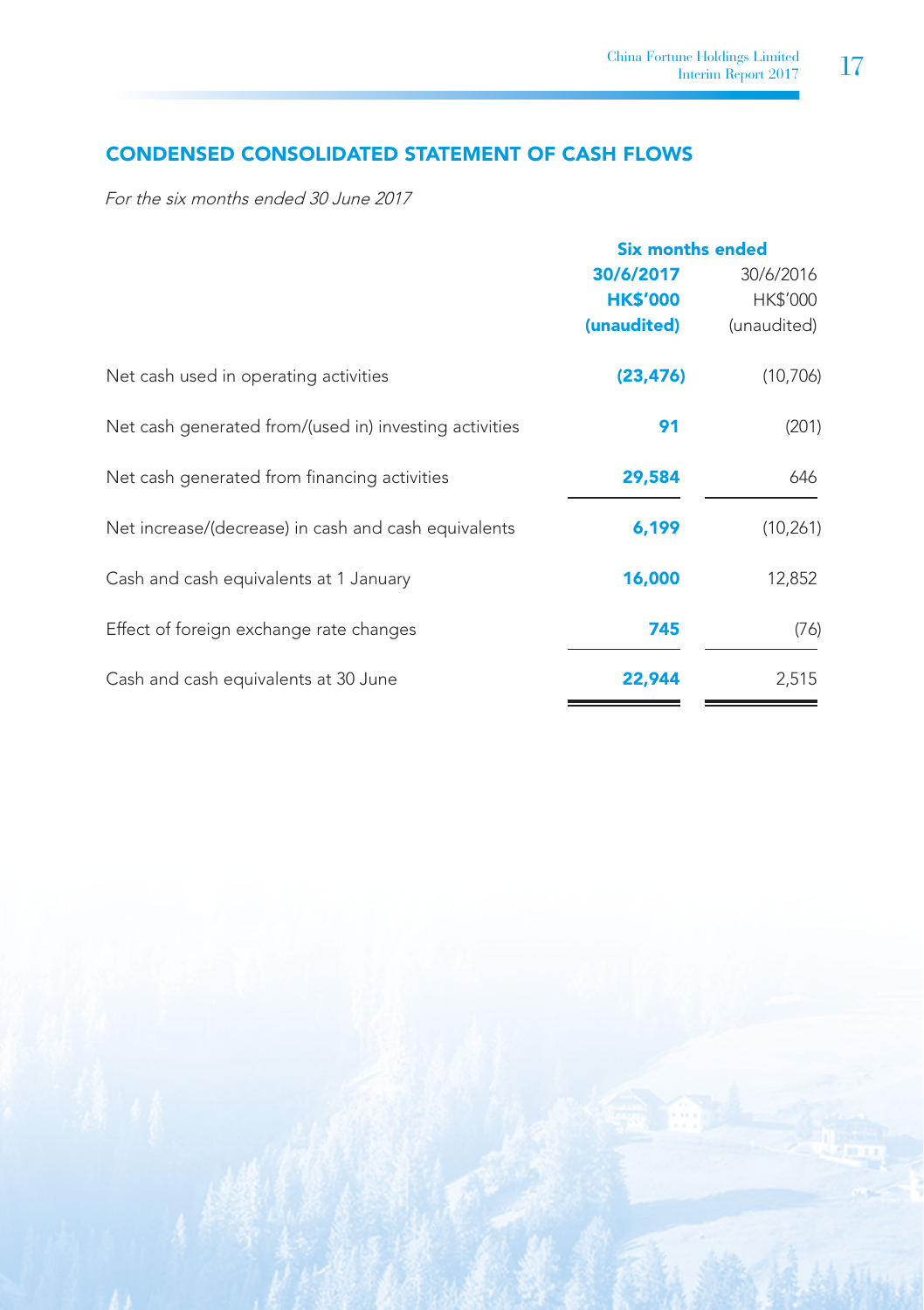# NOTES TO THE CONDENSED CONSOLIDATED FINANCIAL STATEMENTS

#### 1. General

The Company is an exempted company with limited liability incorporated in Bermuda under the Companies Act 1981 of Bermuda (as amended). The shares of the Company are listed on The Stock Exchange of Hong Kong Limited (the "Stock Exchange").

The Company is an investment holding company. The principal activities of the Group are distribution and trading of mobile phones and related accessories, development of marketing and after-sales service network and mining and processing of celestite, zinc and lead minerals.

#### 2. Basis of preparation

The unaudited condensed consolidated interim financial statements for the six months ended 30 June 2017 have been prepared in accordance with the applicable disclosure requirements of Appendix 16 to the Rules Governing the Listing of Securities (the "Listing Rules") on the Stock Exchange and with Hong Kong Accounting Standard 34 "Interim Financial Reporting" issued by the Hong Kong Institute of Certified Public Accountants (the "HKICPA").

These unaudited condensed consolidated interim financial statements should be read in conjunction with the Group's 2016 annual report, which have been prepared in accordance with Hong Kong Financial Reporting Standards.

#### 3. Significant accounting policies

The unaudited condensed consolidated interim financial statements have been prepared on the historical cost basis except that certain financial instruments are measured at fair values.

The accounting policies used in the preparation of these condensed consolidated interim financial statements are consistent with those used in the financial statements contained in the 2016 annual report except for the adoption of the new standards, amendments or interpretations issued by the HKICPA which are mandatory for the annual periods beginning on or after 1 January 2017. The adoption of these standards, amendments or interpretations has no material effect on the Group's financial position or results of operations.

The Group has not early adopted the new standards, amendments or interpretations that have been issued but are not yet effective. The Group has already commenced an assessment of the impact of adopting these standards, amendments or interpretations to the Group. The Group is not yet in a position to state whether these pronouncements will result in substantial changes to the Group's accounting policies and financial statements.

#### 4. Segment information and revenue

#### (a) Reportable segments and reconciliation of reportable segment revenue, profit or loss, assets and liabilities

The Group determines its operating segments based on the reports reviewed by the chief operating decision-makers (the "CODM") that are used to make strategic decisions.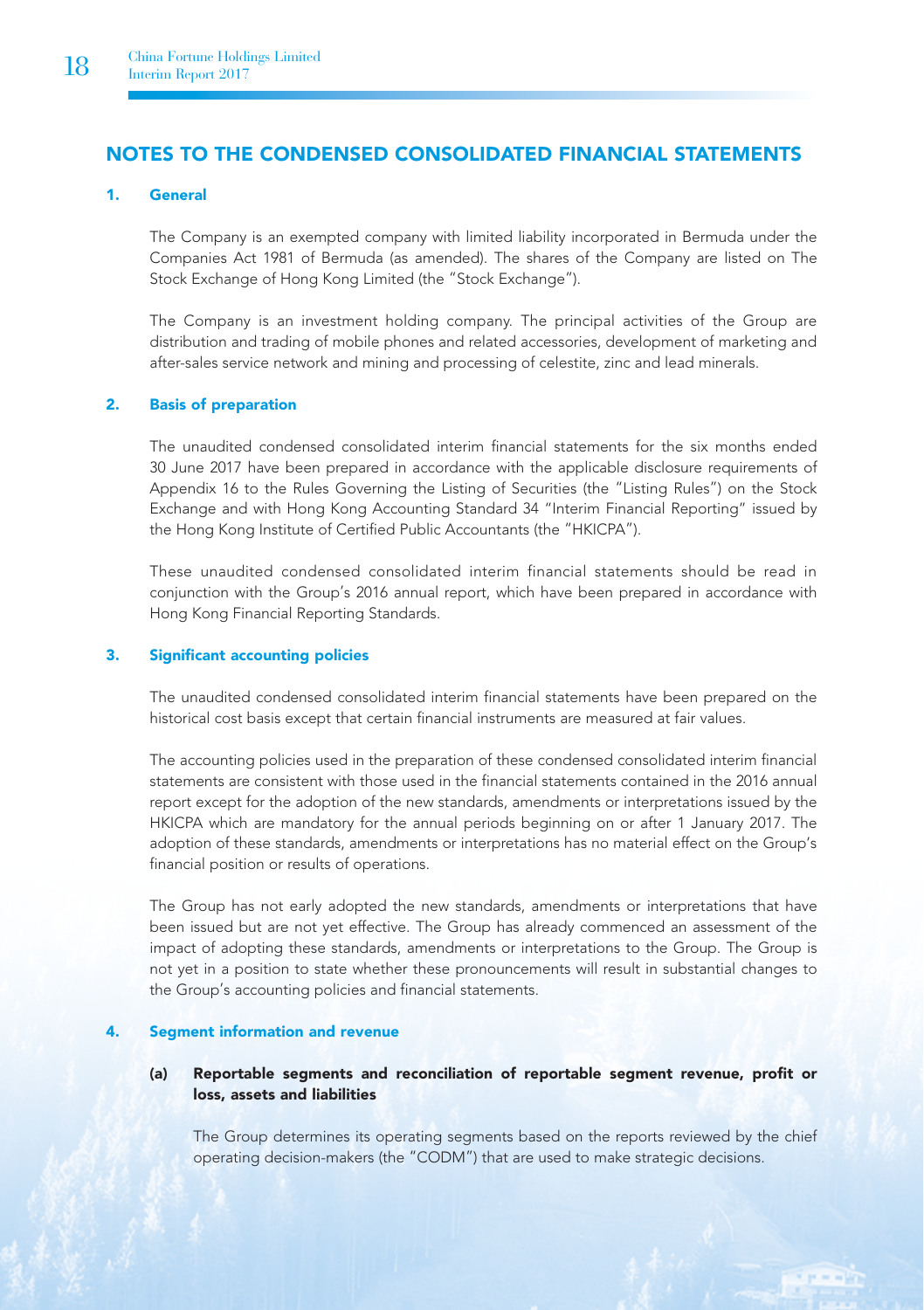During the six months ended 30 June 2017, the Group has two reportable segments. The segments are managed separately as each business offers different products and services and requires different business strategies. The following summary describes the operations in each of the Group's reportable segments:

- Mobile phone business
- Mining business

Corporate expenses, corporate assets and corporate liabilities are not allocated to the reportable segments as they are not included in the measure of the segments' profit or loss, segments' assets and segments' liabilities that are used by the CODM for assessment of segment performance.

#### For the six months ended 30 June 2017 (unaudited)

|                                                                                                                                                                                                                              | <b>Mobile phone</b><br><b>business</b><br><b>HK\$'000</b> | <b>Mining</b><br><b>business</b><br><b>HK\$'000</b> | <b>Total</b><br><b>HK\$'000</b>                               |
|------------------------------------------------------------------------------------------------------------------------------------------------------------------------------------------------------------------------------|-----------------------------------------------------------|-----------------------------------------------------|---------------------------------------------------------------|
| Reportable segment revenue<br>from external customers                                                                                                                                                                        | 542                                                       |                                                     | 542                                                           |
| Reportable segment loss                                                                                                                                                                                                      | (1, 318)                                                  | (903)                                               | (2, 221)                                                      |
| Loss on disposal/written off of<br>plant and equipment<br>Depreciation and amortisation<br>Recovery of write down of<br>inventories                                                                                          | 36<br>3<br>(107)                                          | 152                                                 | 36<br>155<br>(107)                                            |
| Revenue<br>Reportable segment revenue<br>and consolidated revenue                                                                                                                                                            |                                                           |                                                     | 542                                                           |
| Loss before income tax<br>Reportable segment loss<br>Interest income<br>Miscellaneous income<br>Staff costs (including directors'<br>remunerations)<br>Corporate expenses<br>Share of results of associates<br>Finance costs |                                                           |                                                     | (2, 221)<br>85<br>392<br>(2, 817)<br>(1, 879)<br>(6)<br>(593) |
| Consolidated loss before<br>income tax                                                                                                                                                                                       |                                                           |                                                     | (7,039)                                                       |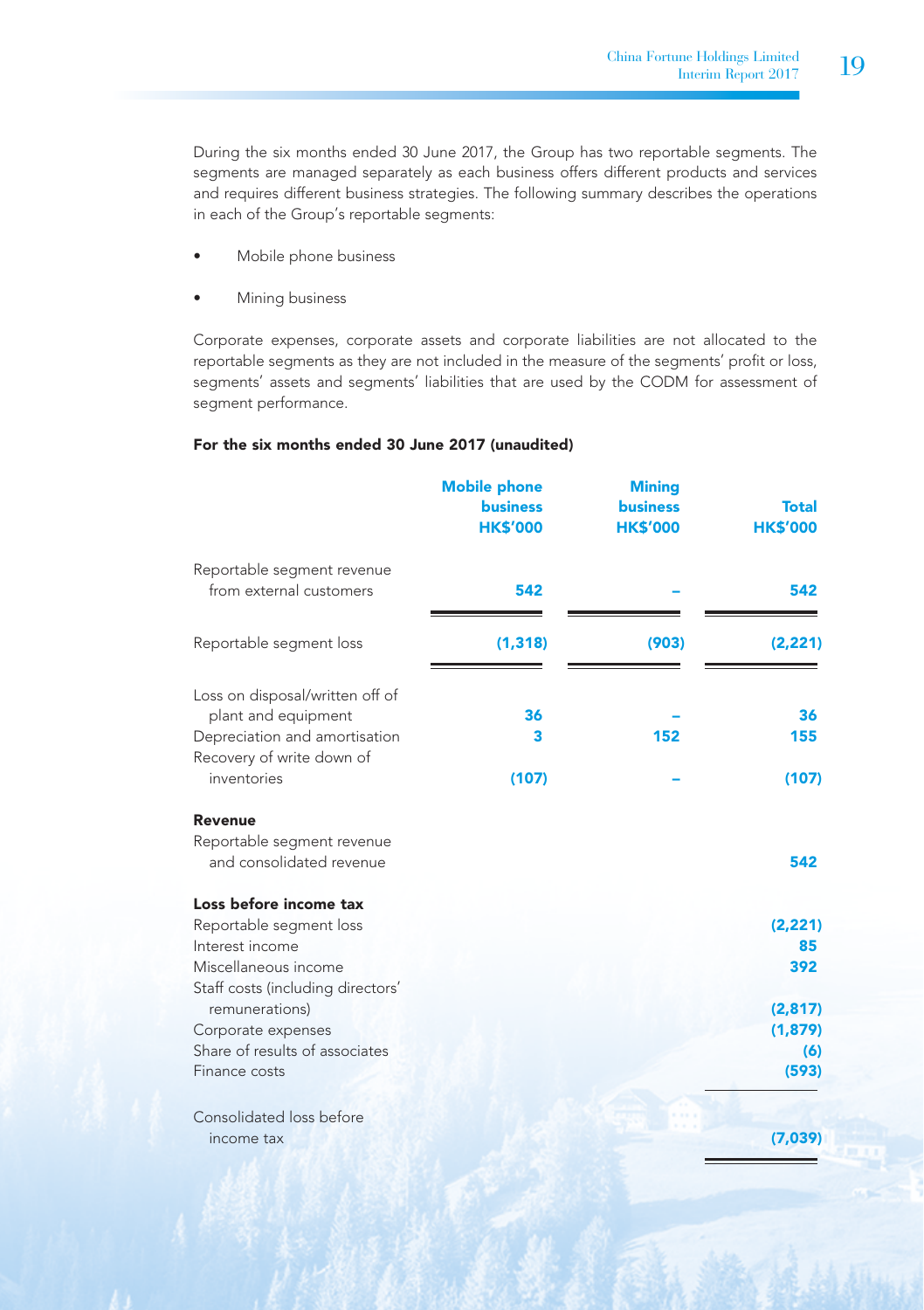## As at 30 June 2017 (unaudited)

|                                                                     | <b>Mobile phone</b><br><b>business</b><br><b>HK\$'000</b> | <b>Mining</b><br><b>business</b><br><b>HK\$'000</b> | <b>Total</b><br><b>HK\$'000</b> |
|---------------------------------------------------------------------|-----------------------------------------------------------|-----------------------------------------------------|---------------------------------|
| Reportable segment assets                                           | 58,231                                                    | 190,983                                             | 249,214                         |
| Reportable segment liabilities                                      | (2,906)                                                   | (78, 482)                                           | (81, 388)                       |
| <b>Assets</b>                                                       |                                                           |                                                     |                                 |
| Reportable segment assets<br>Unallocated corporate assets           |                                                           |                                                     | 249,214                         |
| - Investments in associates<br>- Available-for-sale                 |                                                           |                                                     | 1,145                           |
| investments                                                         |                                                           |                                                     | 4,984                           |
| - Held-for-trading investments                                      |                                                           |                                                     | 1,299                           |
| - Club memberships                                                  |                                                           |                                                     | 879                             |
| - Cash and cash equivalents                                         |                                                           |                                                     | 5,181                           |
| $-$ Others                                                          |                                                           |                                                     | 509                             |
| Consolidated total assets                                           |                                                           |                                                     | 263,211                         |
| <b>Liabilities</b>                                                  |                                                           |                                                     |                                 |
| Reportable segment liabilities<br>Unallocated corporate liabilities |                                                           |                                                     | 81,388                          |
| - Tax payables<br>- Amount due to director,                         |                                                           |                                                     | 4,574                           |
| Mr. LAU                                                             |                                                           |                                                     | 879                             |
| $-$ Others                                                          |                                                           |                                                     | 2,802                           |
| Consolidated total liabilities                                      |                                                           |                                                     | 89,643                          |

**Freelo**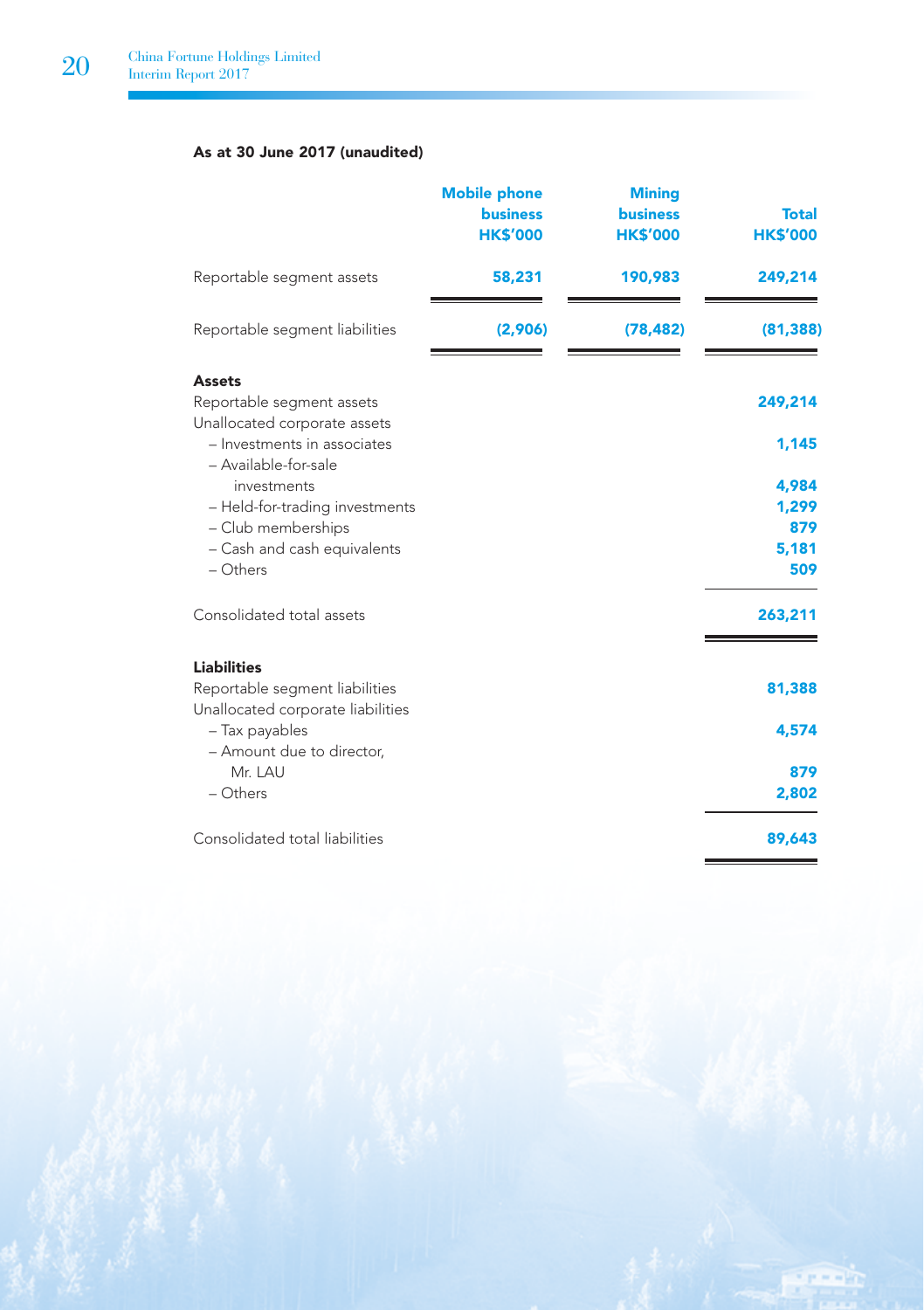For the six months ended 30 June 2016 (unaudited)

|                                                                                                                                   | Mobile phone<br>business<br>HK\$'000 | Mining<br>business<br>HK\$'000 | Total<br>HK\$'000                    |
|-----------------------------------------------------------------------------------------------------------------------------------|--------------------------------------|--------------------------------|--------------------------------------|
| Reportable segment revenue<br>from external customers                                                                             | 84,373                               |                                | 84,373                               |
| Reportable segment loss                                                                                                           | (2,621)                              | (1, 412)                       | (4,033)                              |
| Depreciation and amortisation<br>Impairment loss recognised<br>in respect of trade and                                            | 3                                    | 160                            | 163                                  |
| other receivables                                                                                                                 | 339                                  |                                | 339                                  |
| Recovery of write down of<br>inventories                                                                                          | (58)                                 |                                | (58)                                 |
| Revenue                                                                                                                           |                                      |                                |                                      |
| Reportable segment revenue<br>and consolidated revenue                                                                            |                                      |                                | 84,373                               |
| Loss before income tax<br>Reportable segment loss<br>Interest income<br>Miscellaneous income<br>Staff costs (including directors' |                                      |                                | (4,033)<br>24<br>411                 |
| remunerations)<br>Corporate expenses<br>Share of results of associates<br>Finance costs                                           |                                      |                                | (2,848)<br>(1,546)<br>(920)<br>(625) |
| Consolidated loss before<br>income tax                                                                                            |                                      |                                | (9,537)                              |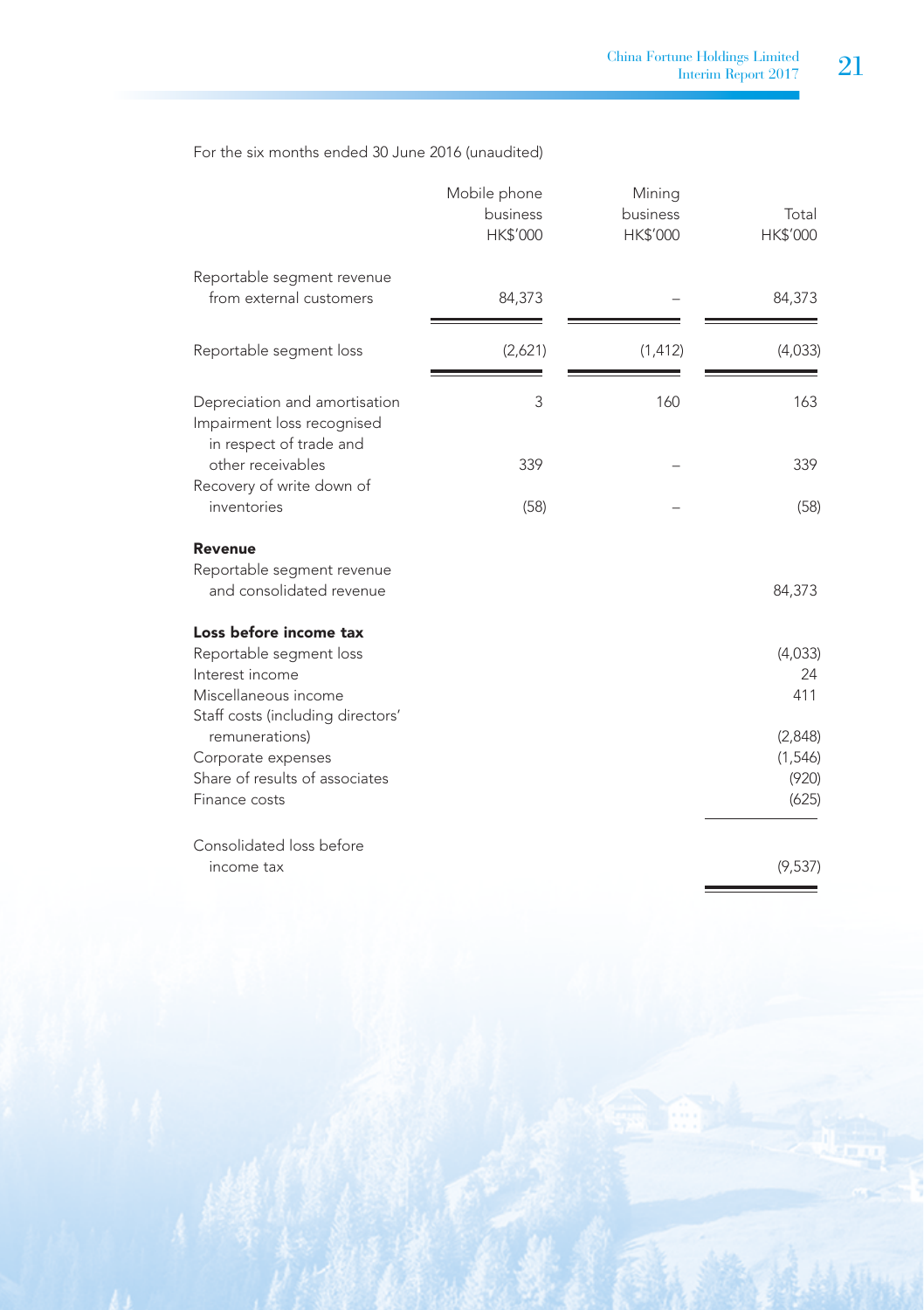### As at 31 December 2016 (audited)

|                                                                                                                                           | Mobile phone<br>business<br>HK\$'000 | Mining<br>business<br>HK\$'000 | Total<br>HK\$'000          |
|-------------------------------------------------------------------------------------------------------------------------------------------|--------------------------------------|--------------------------------|----------------------------|
| Reportable segment assets                                                                                                                 | 54,634                               | 182,602                        | 237,236                    |
| Reportable segment liabilities                                                                                                            | (3, 333)                             | (74, 431)                      | (77, 764)                  |
| Assets<br>Reportable segment assets<br>Unallocated corporate assets<br>- Investments in associates<br>- Available-for-sale<br>investments |                                      |                                | 237,236<br>1,151<br>4,903  |
| - Held-for-trading investments<br>- Club memberships<br>- Cash and cash equivalents<br>- Others                                           |                                      |                                | 1,254<br>872<br>582<br>545 |
| Consolidated total assets                                                                                                                 |                                      |                                | 246,543                    |
| <b>Liabilities</b><br>Reportable segment liabilities<br>Unallocated corporate liabilities                                                 |                                      |                                | 77,764                     |
| - Tax payables<br>- Receipt in advance<br>- Amount due to director,                                                                       |                                      |                                | 4,574<br>15,599            |
| Mr. LAU<br>- Others                                                                                                                       |                                      |                                | 1,296<br>2,898             |
| Consolidated total liabilities                                                                                                            |                                      |                                | 102,131                    |

### (b) Revenue

Revenue is measured at the fair value of the consideration received or receivable and represents amounts received or receivable for goods sold and services provided in the normal course of business, net of discounts and sales related taxes.

### 5. Finance costs

|                                      | <b>Six months ended</b> |                 |
|--------------------------------------|-------------------------|-----------------|
|                                      | 30/6/2017<br>30/6/2016  |                 |
|                                      | <b>HK\$'000</b>         | <b>HK\$'000</b> |
|                                      | (unaudited)             | (unaudited)     |
| Interests on other borrowings wholly |                         |                 |
| repayable within five years          | 593                     | 625             |
|                                      |                         |                 |

Fine with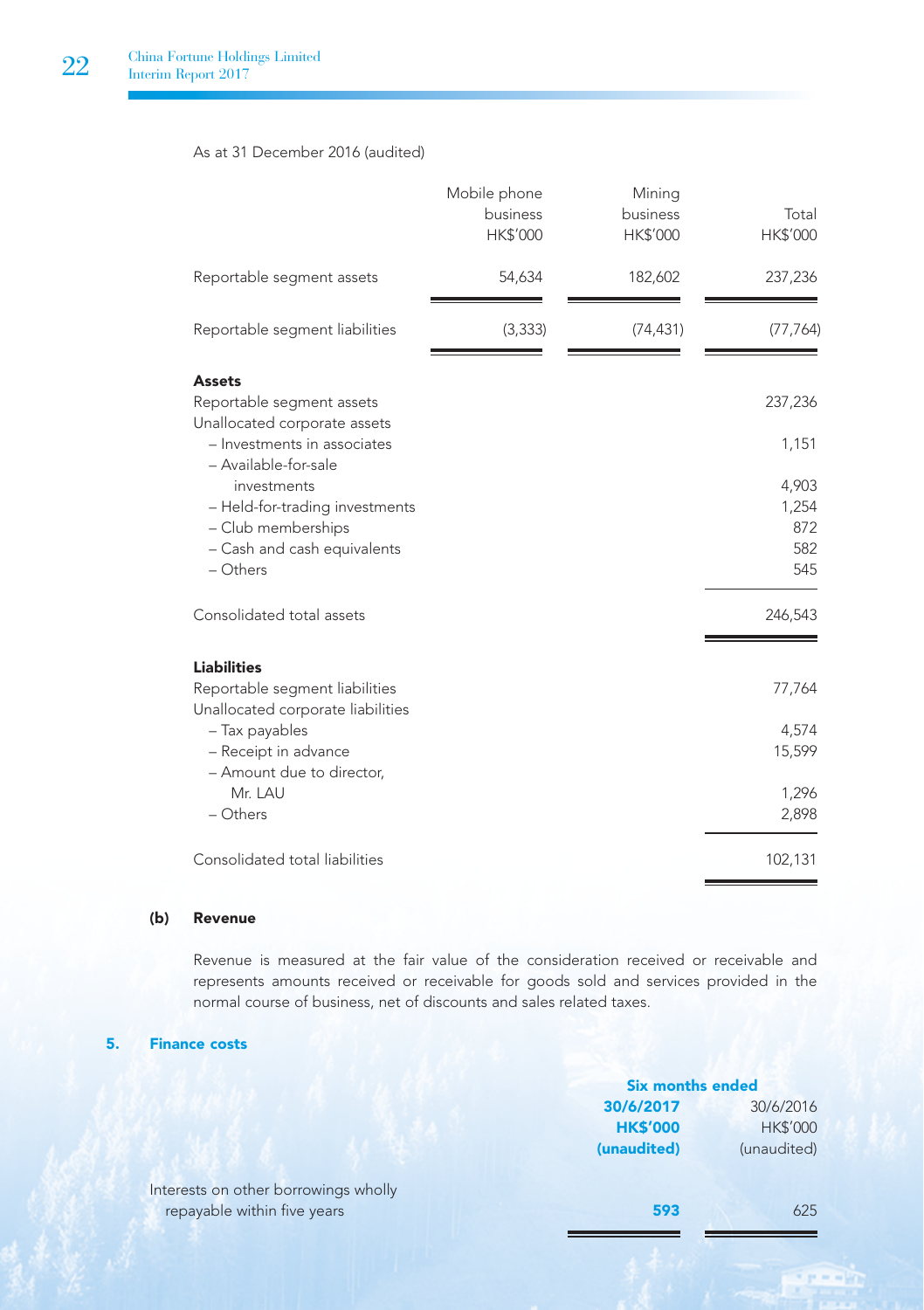## 6. Income tax

For both six months ended 30 June 2017 and 2016, the Group's subsidiaries in the PRC were subject to the Enterprise Income Tax rate of 25%.

No provision for income tax has been made as the Group did not have any estimated assessable profits for both periods.

#### 7. Loss for the period

|                                                         | <b>Six months ended</b> |             |
|---------------------------------------------------------|-------------------------|-------------|
|                                                         | 30/6/2017               | 30/6/2016   |
|                                                         | <b>HK\$'000</b>         | HK\$'000    |
|                                                         | (unaudited)             | (unaudited) |
| Loss for the period has been arrived at after charging: |                         |             |
| Depreciation of plant and equipment                     | 166                     | 174         |
| Exchange loss                                           |                         |             |
| Staff costs                                             |                         |             |
| - directors' emoluments                                 | 2,114                   | 2,359       |
| $-$ other staff costs                                   | 1,622                   | 2,876       |
| - retirement benefit scheme contribution                |                         |             |
| (excluding directors)                                   | 88                      | 237         |
|                                                         | 3,824                   | 5,472       |
| and after crediting:                                    |                         |             |
| Service income from provision of logistics and          |                         |             |
| promotion services                                      | 41                      | 676         |
| Interest income                                         | 85                      | 24          |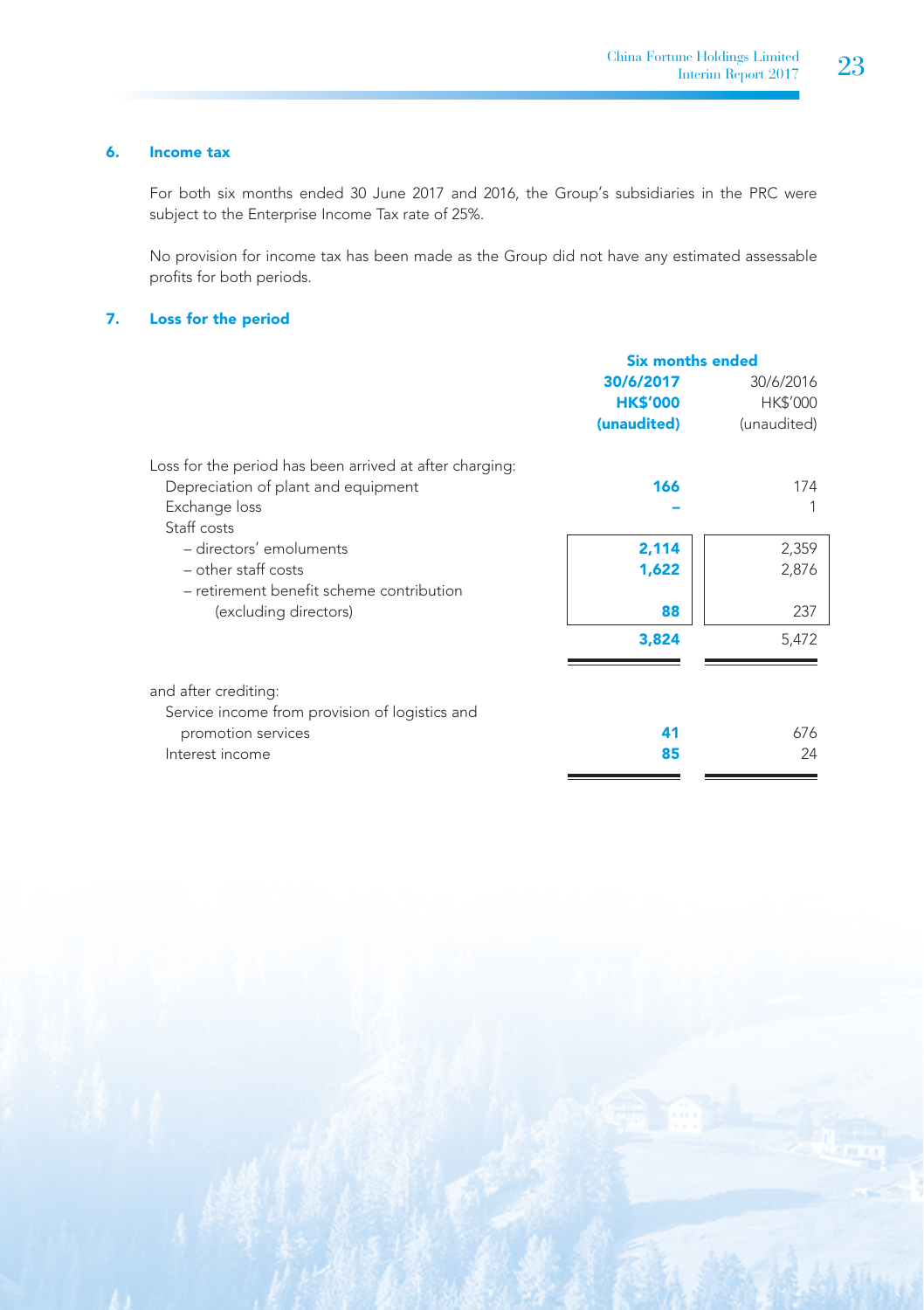## 8. Loss per share

The calculation of loss per share for the six months ended 30 June 2017 is based on the loss for the period attributable to owners of the Company of HK\$5,361,000 (30 June 2016: loss of HK\$6,670,000) and the weighted average number of 905,466,646 shares in issue during the period (30 June 2016: 832,063,442 shares in issue).

No diluted loss per share is presented as the effect of all potential ordinary shares is anti-dilutive for the period ended 30 June 2017 and 2016.

### 9. Trade and other receivables

|                                | 30/6/2017<br><b>HK\$'000</b><br>(unaudited) | 31/12/2016<br><b>HK\$'000</b><br>(audited) |
|--------------------------------|---------------------------------------------|--------------------------------------------|
| Trade receivables              | 18.269                                      | 18,049                                     |
| Less: accumulated allowance    | (18, 139)                                   | (17,998)                                   |
|                                | 130                                         | 51                                         |
| Value-added-tax receivables    | 445                                         | 412                                        |
| Prepayments to suppliers       | 35.136                                      | 34,042                                     |
| Other receivables and deposits | 13,898                                      | 11,781                                     |
| Less: accumulated allowance    | (6, 130)                                    | (6,030)                                    |
|                                | 43.479                                      | 40,256                                     |

The Group generally requests for full prepayment from its trade customers but it also allows certain trade customers a credit period of 30 to 90 days. The following is an aged analysis of trade receivables (net of allowance) presented based on the invoice date at the end of reporting period:

|                    | 30/6/2017       | 31/12/2016 |
|--------------------|-----------------|------------|
|                    | <b>HK\$'000</b> | HK\$'000   |
|                    | (unaudited)     | (audited)  |
| Trade receivables: |                 |            |
| 0 to 30 days       | 61              | 5          |
| 31 to 90 days      | 14              | 12         |
| Over 90 days       | 55              | 34         |
|                    | 130             | 51         |
|                    |                 |            |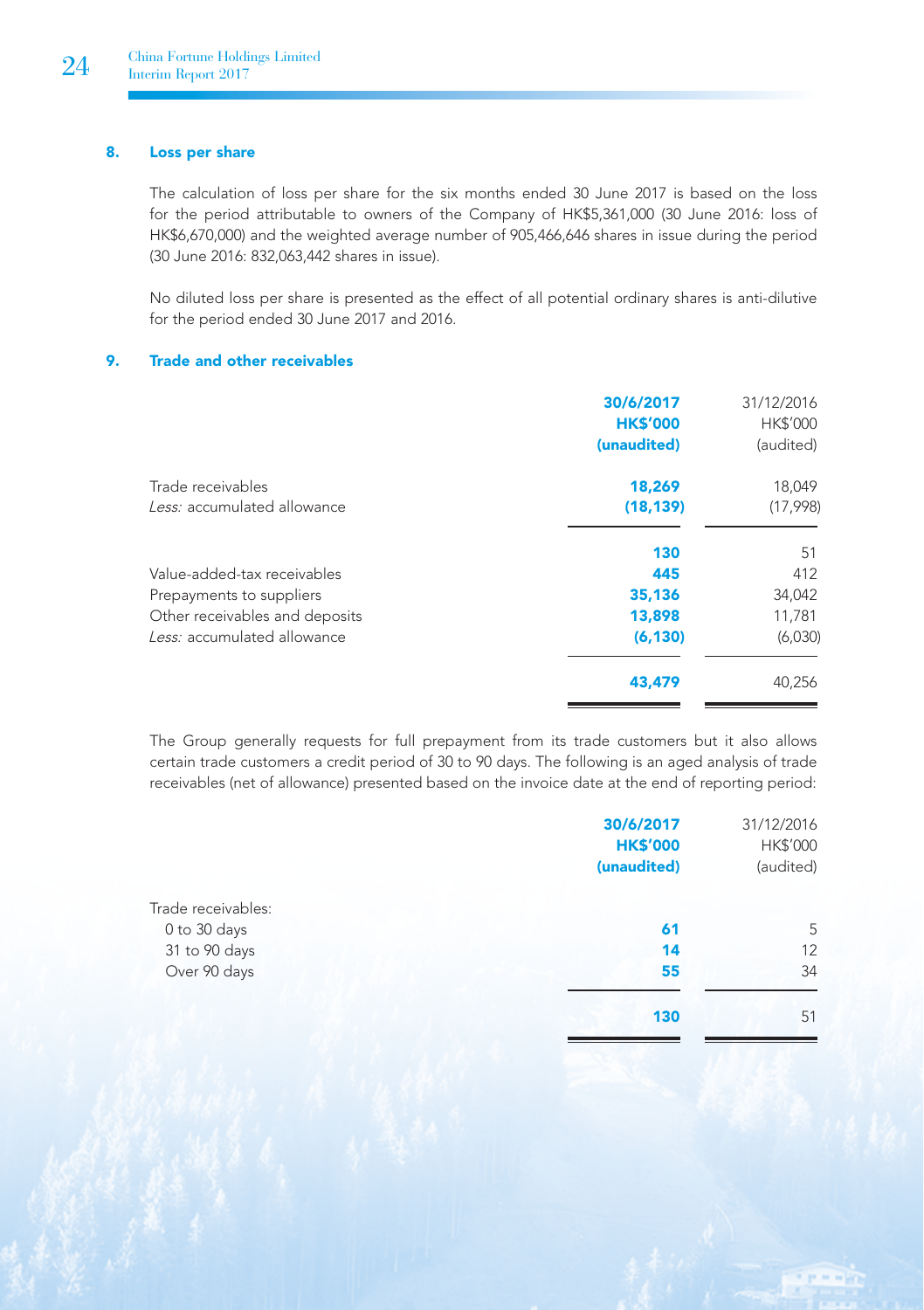### 10. Trade and other payables

The following is an aged analysis of the trade payables presented based on the invoice date at the end of reporting period:

|     |                             | 30/6/2017<br><b>HK\$'000</b>                | 31/12/2016<br>HK\$'000              |
|-----|-----------------------------|---------------------------------------------|-------------------------------------|
|     |                             | (unaudited)                                 | (audited)                           |
|     | Trade payables:             |                                             |                                     |
|     | 0 to 30 days                | 15                                          | 82                                  |
|     | 31 to 90 days               | 20                                          |                                     |
|     | Over 90 days                | 179                                         | 180                                 |
|     |                             | 214                                         | 262                                 |
|     | Prepayments from customers  | 130                                         | 125                                 |
|     | Receipt in advance          |                                             | 15,599                              |
|     | Other payables and accruals | 23,156                                      | 21,877                              |
|     |                             | 23,500                                      | 37,863                              |
| 11. | <b>Other borrowings</b>     |                                             |                                     |
|     |                             | 30/6/2017<br><b>HK\$'000</b><br>(unaudited) | 31/12/2016<br>HK\$'000<br>(audited) |

Secured other borrowings 14,258 13,762

At the end of reporting period, the Group's other borrowings were pledged by 100,000 (31 December 2016: 100,000) tons of minerals reserve, carrying at a fixed annual interest rate of 8.47% (31 December 2016: 8.47%) per annum and repayable within two years (31 December 2016: within two years).

At 30 June 2017 and 31 December 2016, the Group did not have any banking facilities.